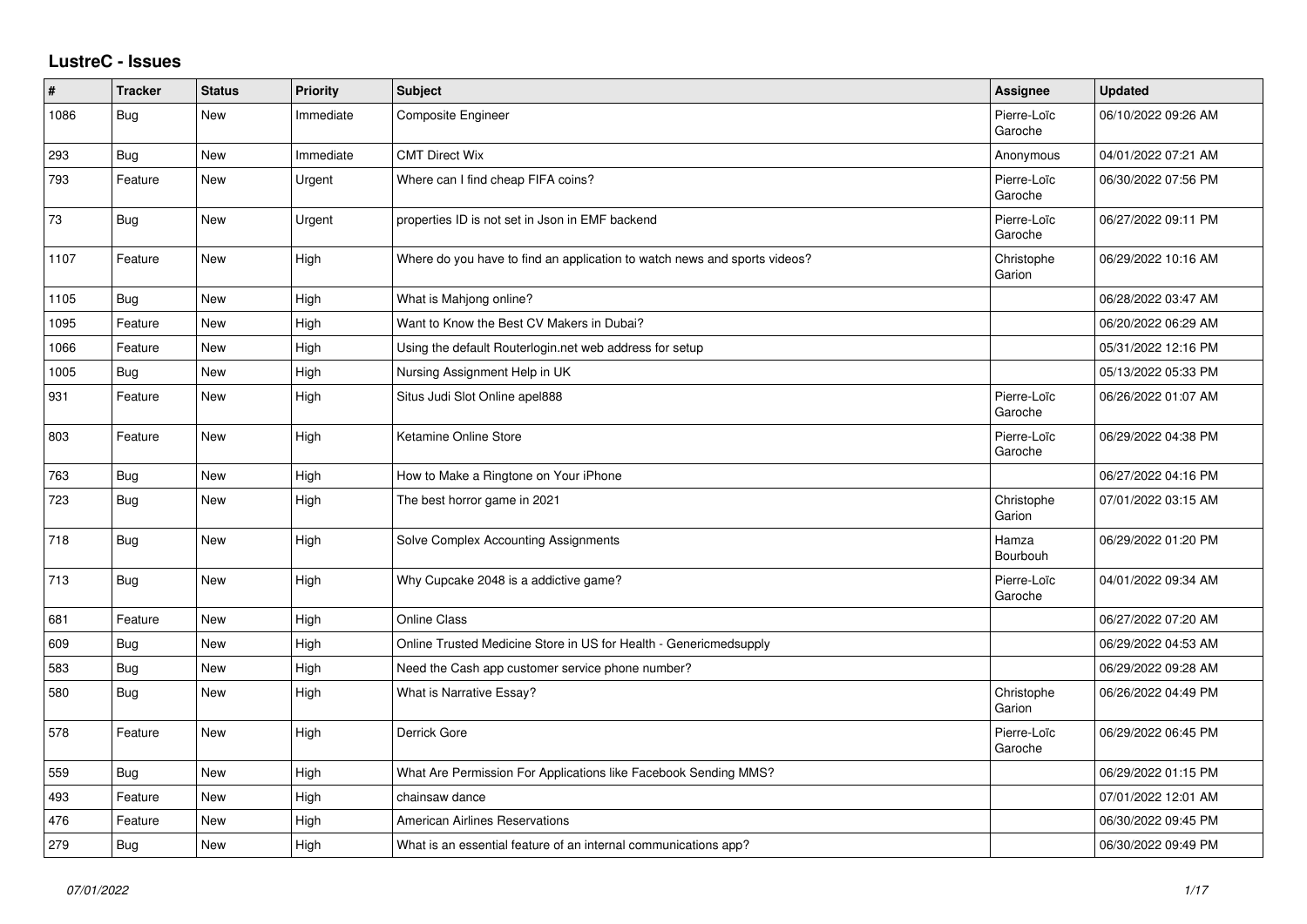| $\vert$ # | <b>Tracker</b> | <b>Status</b> | <b>Priority</b> | <b>Subject</b>                                                                                                                                           | <b>Assignee</b>        | <b>Updated</b>      |
|-----------|----------------|---------------|-----------------|----------------------------------------------------------------------------------------------------------------------------------------------------------|------------------------|---------------------|
| 273       | Bug            | New           | High            | assignment help online                                                                                                                                   |                        | 04/01/2022 08:17 AM |
| 216       | Feature        | <b>New</b>    | High            | Barry Keoghan                                                                                                                                            | Pierre-Loïc<br>Garoche | 06/29/2022 08:05 AM |
| 152       | Bug            | New           | High            | professional bridal makeup artist                                                                                                                        | Christophe<br>Garion   | 06/26/2022 05:44 PM |
| 96        | Bug            | Resolved      | High            | Lustrec installation failed                                                                                                                              | Pierre-Loïc<br>Garoche | 04/01/2022 08:11 AM |
| 92        | <b>Bug</b>     | New           | High            | expression should have been normalized in EMF backend                                                                                                    | Pierre-Loïc<br>Garoche | 07/01/2022 12:13 AM |
| 1134      | <b>Bug</b>     | New           | Normal          | Is WhatsApp Aero Worth Downloading?                                                                                                                      |                        | 07/01/2022 04:03 AM |
| 1133      | Bug            | New           | Normal          | Flagle, what is it?                                                                                                                                      |                        | 06/30/2022 10:37 AM |
| 1132      | Bug            | New           | Normal          | Registration process on Huobi                                                                                                                            |                        | 06/30/2022 05:10 AM |
| 1131      | <b>Bug</b>     | New           | Normal          | Calculatrice Forex pour calculer les paramètres de la copie des transactions                                                                             |                        | 06/29/2022 07:24 PM |
| 1129      | <b>Bug</b>     | New           | Normal          | how to enable direct deposit on cash app?                                                                                                                |                        | 06/28/2022 10:44 AM |
| 1128      | <b>Bug</b>     | <b>New</b>    | Normal          | cvjvfbdi                                                                                                                                                 | Hamza<br>Bourbouh      | 06/27/2022 01:52 PM |
| 1127      | Bug            | <b>New</b>    | Normal          | Is there any support to find Google Feud answers?                                                                                                        |                        | 06/27/2022 04:27 AM |
| 1126      | Bug            | <b>New</b>    | Normal          | 1PLSD                                                                                                                                                    |                        | 06/25/2022 09:36 AM |
| 1125      | <b>Bug</b>     | New           | Normal          | What is Wordscapes?                                                                                                                                      |                        | 06/24/2022 09:05 AM |
| 1124      | Bug            | <b>New</b>    | Normal          | Cookie clicker unblocked                                                                                                                                 |                        | 06/24/2022 05:14 AM |
| 1123      | <b>Bug</b>     | New           | Normal          | Where To Watch FIFA World Cup 2022                                                                                                                       |                        | 06/24/2022 03:51 AM |
| 1122      | Bug            | New           | Normal          | Count the number of words on the Microsoft Word application in the phone                                                                                 |                        | 06/23/2022 04:19 AM |
| 1121      | Bug            | New           | Normal          | LustreC do not run                                                                                                                                       |                        | 06/22/2022 08:43 AM |
| 1120      | <b>Bug</b>     | <b>New</b>    | Normal          | Summary of 5 best coloring apps on phones                                                                                                                |                        | 06/26/2022 11:32 AM |
| 1119      | Bug            | New           | Normal          | Klondike Solitaire                                                                                                                                       |                        | 06/27/2022 03:00 PM |
| 1118      | Bug            | New           | Normal          | <b>Gameplay Minecraft</b>                                                                                                                                |                        | 06/27/2022 10:33 AM |
| 1117      | <b>Bug</b>     | <b>New</b>    | Normal          | Equal Words - Word search game for PC and Windows Phone                                                                                                  |                        | 06/29/2022 04:58 AM |
| 1116      | Bug            | New           | Normal          | ipTV smarts pro                                                                                                                                          |                        | 06/29/2022 09:27 AM |
| 1115      | Bug            | New           | Normal          | How to access your saved favorite Tiktok                                                                                                                 |                        | 06/28/2022 03:59 PM |
| 1114      | <b>Bug</b>     | New           | Normal          | To control the car, all you must do is click to go left or right and release the button to go straight.                                                  |                        | 06/29/2022 09:05 AM |
| 1113      | Bug            | New           | Normal          | Press the button to control your car                                                                                                                     |                        | 06/20/2022 12:09 PM |
| 1112      | Bug            | New           | Normal          | What Cash App Policy Says If Random Person Sent Me Money On Cash App?                                                                                    |                        | 06/27/2022 02:39 AM |
| 1111      | <b>Bug</b>     | New           | Normal          | LOLBeans is a fun battle royale game where you race with other players while avoiding obstacles. Reach<br>the end of the course in competitive gameplay! |                        | 06/26/2022 09:17 AM |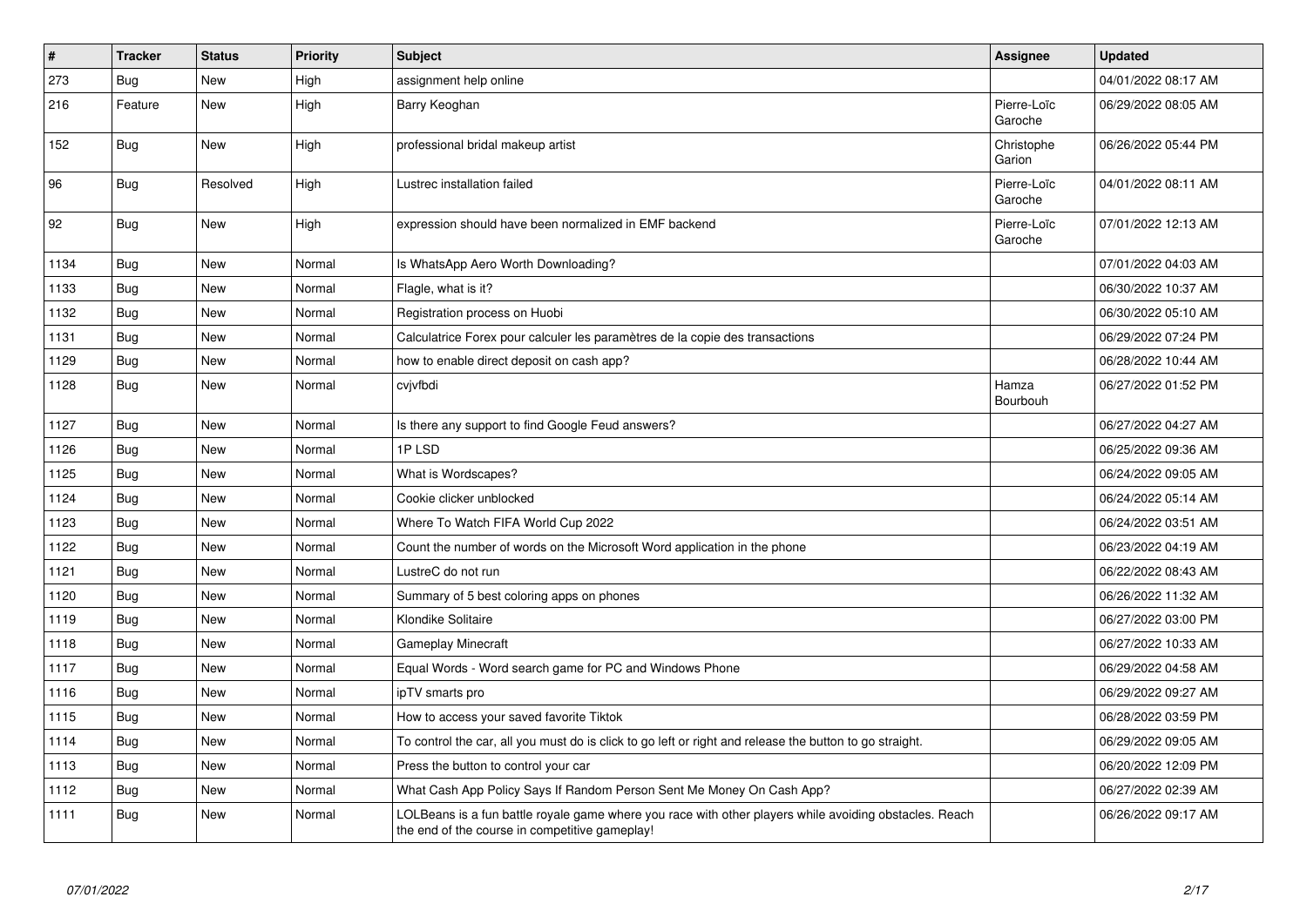| #    | <b>Tracker</b> | <b>Status</b> | <b>Priority</b> | <b>Subject</b>                                                       | Assignee               | <b>Updated</b>      |
|------|----------------|---------------|-----------------|----------------------------------------------------------------------|------------------------|---------------------|
| 1110 | <b>Bug</b>     | New           | Normal          | Six Guns Mod Apk Answers Your Questions                              | Pierre-Loïc<br>Garoche | 06/28/2022 06:26 PM |
| 1109 | Feature        | <b>New</b>    | Normal          | Six Guns Mod Apk Answers Your Questions                              | Christophe<br>Garion   | 06/26/2022 09:12 AM |
| 1108 | Bug            | New           | Normal          | Six Guns Mod Apk Answers Your Questions                              |                        | 06/26/2022 06:26 PM |
| 1106 | Bug            | New           | Normal          | How Do I Get Cash App ++ Without Confronting Any Technical Glitches? |                        | 06/25/2022 09:53 PM |
| 1104 | Bug            | New           | Normal          | Idle game fix bug                                                    |                        | 06/26/2022 06:52 PM |
| 1103 | <b>Bug</b>     | New           | Normal          | Idle game fix bug                                                    |                        | 06/25/2022 09:08 PM |
| 1102 | <b>Bug</b>     | New           | Normal          | Charlottesville Travel Guide?                                        |                        | 06/26/2022 07:44 AM |
| 1101 | Bug            | New           | Normal          | How to Delete Cash App History at once?                              |                        | 06/27/2022 01:33 PM |
| 1099 | Feature        | New           | Normal          | Whatsapp Plus - A New Way Of Communicating                           |                        | 06/28/2022 07:57 AM |
| 1098 | <b>Bug</b>     | New           | Normal          | Life of a Fisherman                                                  |                        | 06/26/2022 05:16 PM |
| 1097 | Bug            | New           | Normal          | Race and experience new life.                                        |                        | 06/26/2022 04:22 PM |
| 1096 | <b>Bug</b>     | New           | Normal          | Race and experience new life.                                        |                        | 06/26/2022 06:07 PM |
| 1094 | Bug            | New           | Normal          | What time does direct deposit hit Cash App?                          |                        | 06/14/2022 03:27 PM |
| 1093 | <b>Bug</b>     | New           | Normal          | Uniswap Exchange                                                     | Christophe<br>Garion   | 06/14/2022 11:55 AM |
| 1092 | Bug            | New           | Normal          | Ellison Estate Vineyard                                              |                        | 06/20/2022 12:03 PM |
| 1091 | Bug            | New           | Normal          | Find family fun indoors and outdoors in the Jungfrau Region          |                        | 06/14/2022 09:33 AM |
| 1090 | Bug            | New           | Normal          | Pay Someone To Do My Assignment                                      |                        | 06/11/2022 03:15 PM |
| 1089 | Bug            | New           | Normal          | Pay Someone To Do My Assignment                                      |                        | 06/15/2022 04:44 AM |
| 1088 | Bug            | New           | Normal          | Health And Fitness Tips 2022                                         | Pierre-Loïc<br>Garoche | 06/20/2022 06:42 AM |
| 1087 | Bug            | New           | Normal          | How do new writers start out?                                        |                        | 06/29/2022 10:43 AM |
| 1085 | Feature        | New           | Normal          | dcvghdcc asgdvgd dveduqwv ajdhvwd                                    |                        | 06/09/2022 03:46 PM |
| 1084 | Bug            | New           | Normal          | <b>Trippie Redd</b>                                                  |                        | 06/11/2022 09:05 AM |
| 1083 | Bug            | New           | Normal          | coin base review                                                     |                        | 06/11/2022 09:13 AM |
| 1082 | Bug            | New           | Normal          | Reset chime bank password without phone number                       |                        | 06/15/2022 11:56 AM |
| 1081 | Feature        | New           | Normal          | drift boss- the best driftitng game                                  |                        | 06/15/2022 05:56 AM |
| 1080 | Bug            | New           | Normal          | How to use Math Wallet   Nexo wallet   CoinTiger Exchange            |                        | 06/15/2022 11:56 AM |
| 1079 | <b>Bug</b>     | New           | Normal          | How to get cheap psychology assignment?                              |                        | 06/15/2022 06:00 AM |
| 1078 | <b>Bug</b>     | New           | Normal          | What Bank Is Cash App On Plaid? Find Clarity And Assistance          |                        | 06/15/2022 11:56 AM |
| 1077 | Bug            | New           | Normal          | Les excellentes façons d'utiliser ces images                         |                        | 06/30/2022 07:34 PM |
| 1076 | <b>Bug</b>     | New           | Normal          | DedicatedHosting4u                                                   |                        | 06/11/2022 09:15 AM |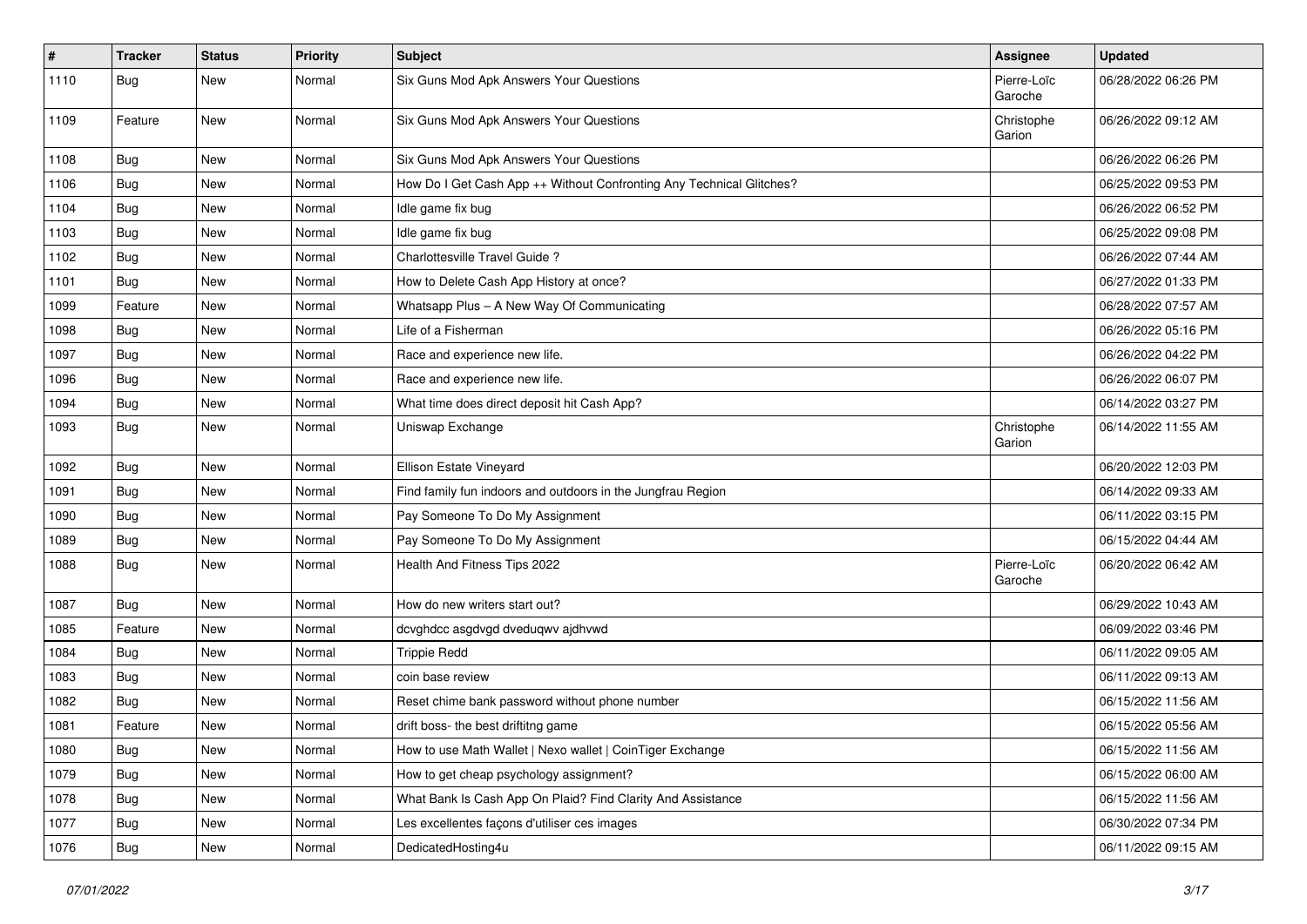| #    | <b>Tracker</b> | <b>Status</b> | <b>Priority</b> | <b>Subject</b>                                               | Assignee               | <b>Updated</b>      |
|------|----------------|---------------|-----------------|--------------------------------------------------------------|------------------------|---------------------|
| 1074 | <b>Bug</b>     | New           | Normal          | Dissertation writing help at economical rates!               | Christophe<br>Garion   | 06/06/2022 04:48 PM |
| 1073 | Bug            | New           | Normal          | Cricut Design Space                                          |                        | 06/07/2022 09:34 PM |
| 1072 | <b>Bug</b>     | New           | Normal          | ij.start canon                                               |                        | 06/21/2022 06:56 PM |
| 1071 | Bug            | New           | Normal          | Cinema HD Review - Cinemahdv2.net                            |                        | 06/21/2022 06:54 PM |
| 1070 | Feature        | New           | Normal          | <b>Tableau Consulting Expertise</b>                          |                        | 06/09/2022 11:50 AM |
| 1069 | <b>Bug</b>     | New           | Normal          | how to get cash app support phone number 24*7 available      |                        | 06/29/2022 05:37 PM |
| 1068 | <b>Bug</b>     | New           | Normal          | 123.hp.com/laserjet                                          |                        | 05/31/2022 12:22 PM |
| 1067 | Bug            | New           | Normal          | Cricut.com/setup                                             |                        | 05/31/2022 12:19 PM |
| 1065 | Bug            | New           | Normal          | The top foreign language training game in 2022               |                        | 06/07/2022 04:05 AM |
| 1064 | <b>Bug</b>     | New           | Normal          | How to delete Cash App history?                              | Pierre-Loïc<br>Garoche | 06/11/2022 10:29 AM |
| 1063 | <b>Bug</b>     | New           | Normal          | 123.hp.com/laserjet                                          |                        | 05/28/2022 12:27 PM |
| 1062 | <b>Bug</b>     | New           | Normal          | Cricut.com/setup                                             |                        | 05/28/2022 12:26 PM |
| 1061 | Bug            | New           | Normal          | Cricut.com/setup                                             |                        | 05/28/2022 12:24 PM |
| 1060 | <b>Bug</b>     | New           | Normal          | How to Use Panda Helper to Speed Up Your iOS                 |                        | 05/28/2022 09:12 AM |
| 1059 | Bug            | New           | Normal          | 123.hp.com/laserjet                                          |                        | 05/28/2022 08:29 AM |
| 1058 | <b>Bug</b>     | New           | Normal          | Cricut.com/setup                                             |                        | 05/28/2022 08:28 AM |
| 1057 | Bug            | New           | Normal          | <b>CCPlay Education Edition APK</b>                          |                        | 06/07/2022 04:07 AM |
| 1056 | Feature        | New           | Normal          | <b>Online Class Issues</b>                                   |                        | 05/28/2022 12:44 AM |
| 1055 | <b>Bug</b>     | New           | Normal          | seo apk                                                      | Pierre-Loïc<br>Garoche | 05/27/2022 06:23 AM |
| 1054 | Bug            | New           | Normal          | Apkmodule                                                    | Pierre-Loïc<br>Garoche | 05/26/2022 03:37 PM |
| 1053 | Bug            | New           | Normal          | Game Geometry Dash                                           |                        | 05/26/2022 11:30 AM |
| 1052 | <b>Bug</b>     | New           | Normal          | Build Now GG is a new battle royale game.                    |                        | 05/26/2022 04:24 AM |
| 1051 | <b>Bug</b>     | New           | Normal          | Dental Supplies USA                                          |                        | 06/11/2022 09:20 PM |
| 1050 | Feature        | New           | Normal          | Best Smart Phone Repair in Delhi                             |                        | 05/25/2022 10:33 AM |
| 1049 | Feature        | New           | Normal          | IT Software Company In Delhi                                 |                        | 05/27/2022 05:24 AM |
| 1048 | <b>Bug</b>     | New           | Normal          | So zeigen Sie ein Instagram-Profilbild an und vergrößern es  |                        | 05/25/2022 06:56 AM |
| 1047 | <b>Bug</b>     | New           | Normal          | Opensea                                                      | Corentin<br>Lauverjat  | 05/24/2022 02:32 PM |
| 1046 | Bug            | New           | Normal          | 123.hp.com/laserjet                                          |                        | 05/24/2022 10:46 AM |
| 1045 | <b>Bug</b>     | New           | Normal          | Cricut.com/setup                                             |                        | 05/24/2022 10:45 AM |
| 1044 | Bug            | New           | Normal          | Can I Disapprove If Random Person Sent Me Money On Cash App? |                        | 05/26/2022 03:51 PM |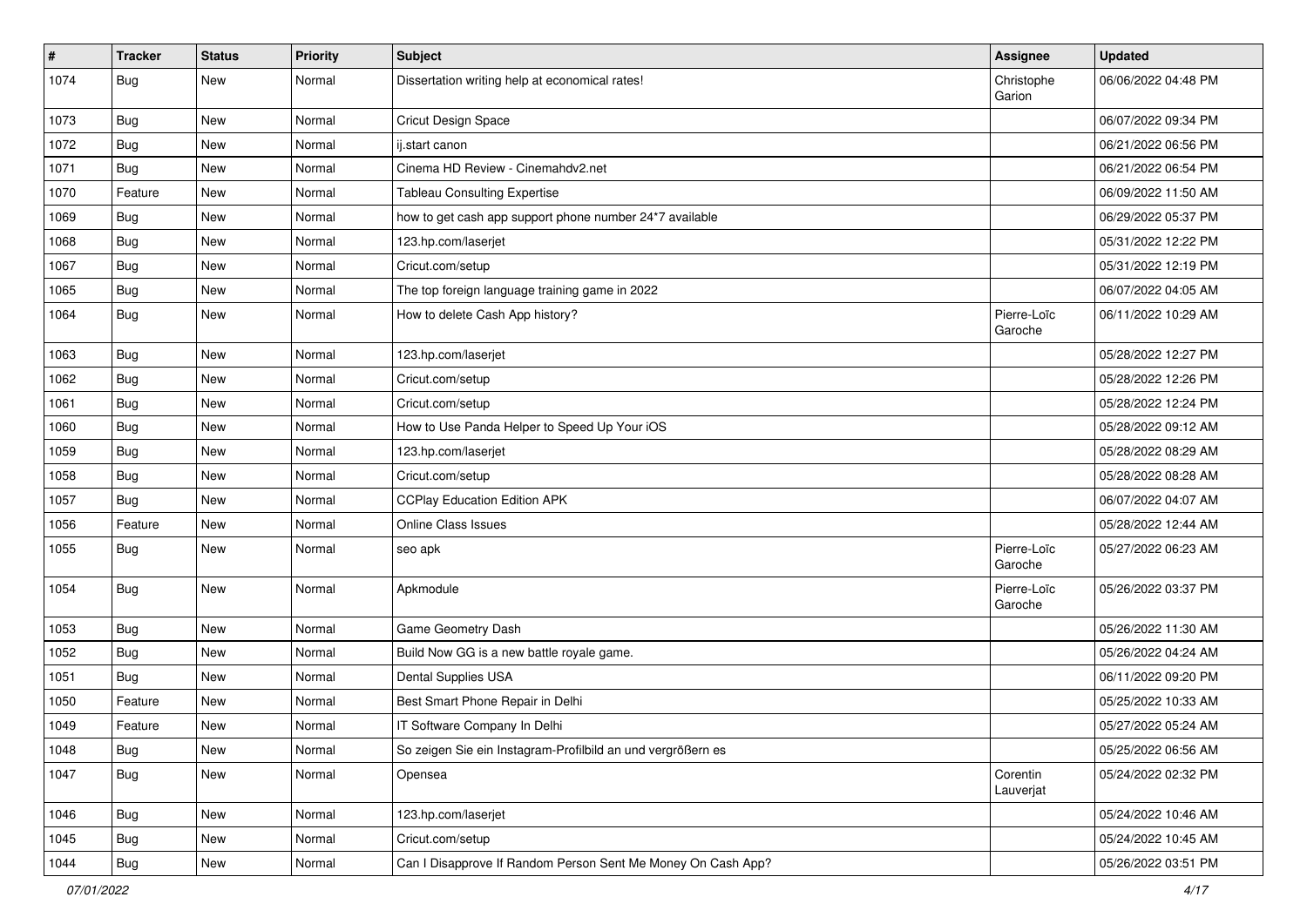| $\vert$ # | <b>Tracker</b> | <b>Status</b> | <b>Priority</b> | <b>Subject</b>                                                             | <b>Assignee</b>        | <b>Updated</b>      |
|-----------|----------------|---------------|-----------------|----------------------------------------------------------------------------|------------------------|---------------------|
| 1043      | <b>Bug</b>     | New           | Normal          | What Is The Right Way To Troubleshoot Cash App Transfer Failed Problems?   |                        | 05/25/2022 01:16 PM |
| 1042      | Bug            | New           | Normal          | How to set up direct deposit on cash app?                                  |                        | 05/25/2022 01:17 PM |
| 1041      | Bug            | New           | Normal          | Count words in Word on the computer                                        |                        | 05/27/2022 02:16 PM |
| 1040      | <b>Bug</b>     | New           | Normal          | thabet                                                                     |                        | 05/19/2022 08:05 PM |
| 1039      | <b>Bug</b>     | New           | Normal          | How to Get Tickmill Bonuses for Free                                       |                        | 05/26/2022 05:43 PM |
| 1038      | Bug            | New           | Normal          | How to Fix Canon Printer Offline ISsue                                     | Pierre-Loïc<br>Garoche | 05/27/2022 05:25 AM |
| 1037      | Feature        | New           | Normal          | 1p lsd                                                                     | Christophe<br>Garion   | 05/19/2022 05:25 AM |
| 1036      | Bug            | New           | Normal          | <b>VPS Material</b>                                                        |                        | 05/18/2022 09:34 PM |
| 1035      | Bug            | New           | Normal          | how to relieve spam score                                                  | Pierre-Loïc<br>Garoche | 05/18/2022 11:39 AM |
| 1034      | <b>Bug</b>     | New           | Normal          | Download Teaching Feeling For Android                                      |                        | 05/20/2022 09:25 AM |
| 1033      | Bug            | New           | Normal          | The best slope 2 online games to play right now                            |                        | 05/17/2022 10:55 AM |
| 1032      | Bug            | New           | Normal          | How To Play The Wordle Game                                                |                        | 05/17/2022 10:37 AM |
| 1031      | Bug            | New           | Normal          | <b>IAFT Traders Union</b>                                                  |                        | 05/16/2022 03:14 PM |
| 1030      | <b>Bug</b>     | New           | Normal          | <b>IAFT Traders Union</b>                                                  |                        | 05/16/2022 03:13 PM |
| 1029      | Bug            | New           | Normal          | 5 Reasons Why People Love Coloring Pages?                                  |                        | 05/16/2022 11:53 AM |
| 1028      | <b>Bug</b>     | New           | Normal          | The Best Free Online Game to Play with Friends                             |                        | 05/16/2022 05:00 AM |
| 1027      | <b>Bug</b>     | New           | Normal          | Word hurdle: Viral and Fun Online Game                                     |                        | 06/25/2022 06:13 PM |
| 1026      | Bug            | New           | Normal          | New Puzzle Game for All Age - Dordle                                       |                        | 06/25/2022 06:17 PM |
| 1025      | <b>Bug</b>     | New           | Normal          | how to change the logo in wordpress                                        |                        | 06/25/2022 06:20 PM |
| 1024      | Bug            | New           | Normal          | How to choose the right broker                                             |                        | 06/25/2022 06:23 PM |
| 1023      | Bug            | New           | Normal          | Questions That Are Typically Asked About Trap The Cat                      |                        | 05/14/2022 03:51 AM |
| 1022      | Bug            | New           | Normal          | 123.hp.com/laserjet                                                        |                        | 05/13/2022 01:25 PM |
| 1021      | Bug            | New           | Normal          | Cricut.com/setup                                                           |                        | 05/26/2022 12:21 AM |
| 1020      | <b>Bug</b>     | New           | Normal          | Cricut.com/setup                                                           |                        | 05/13/2022 11:14 AM |
| 1019      | <b>Bug</b>     | New           | Normal          | Cricut.com/setup                                                           |                        | 05/13/2022 11:13 AM |
| 1018      | Bug            | New           | Normal          | So erhalten Sie ein kostenloses Hörbuch                                    |                        | 06/30/2022 01:08 PM |
| 1017      | Feature        | New           | Normal          | fleeing the complex                                                        | Hamza<br>Bourbouh      | 05/13/2022 06:33 AM |
| 1016      | Bug            | New           | Normal          | Klondike Solitaire                                                         |                        | 05/12/2022 09:03 AM |
| 1015      | <b>Bug</b>     | New           | Normal          | Is it possible to send books for free?                                     |                        | 05/11/2022 04:05 PM |
| 1014      | <b>Bug</b>     | New           | Normal          | how to get chime routing and account number ? chime routing number florida |                        | 05/11/2022 12:42 PM |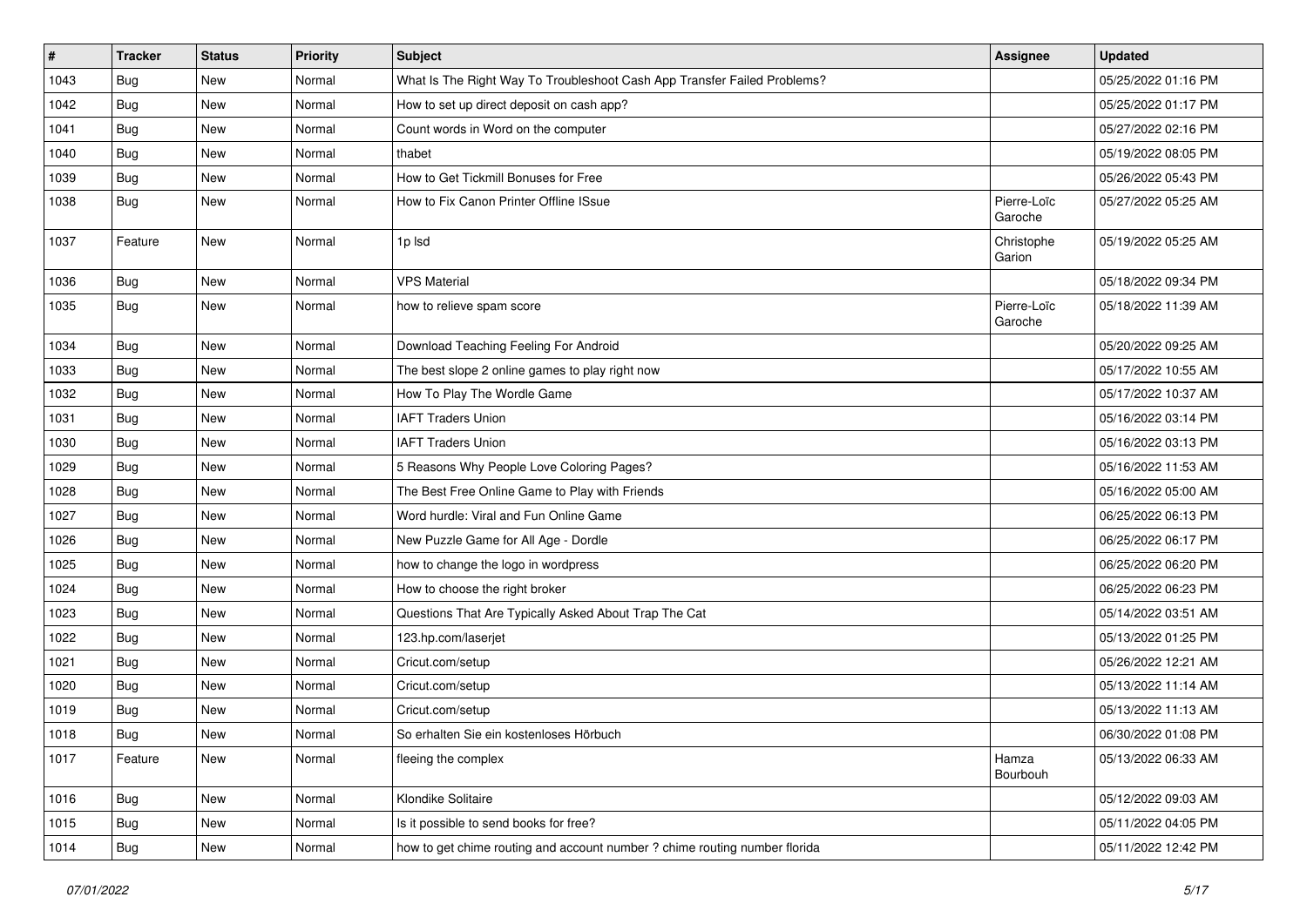| $\vert$ # | <b>Tracker</b> | <b>Status</b> | <b>Priority</b> | <b>Subject</b>                                                                | <b>Assignee</b>        | <b>Updated</b>      |
|-----------|----------------|---------------|-----------------|-------------------------------------------------------------------------------|------------------------|---------------------|
| 1013      | Bug            | New           | Normal          | ij.start canon                                                                |                        | 05/11/2022 11:31 AM |
| 1012      | Bug            | New           | Normal          | Cricut.com/setup                                                              |                        | 05/11/2022 11:30 AM |
| 1011      | Bug            | New           | Normal          | Summary of 10 best coloring apps on phones                                    |                        | 05/11/2022 10:58 AM |
| 1010      | <b>Bug</b>     | New           | Normal          | what are the requirements to borrow money from cash app ? cash app borrow app | Pierre-Loïc<br>Garoche | 05/11/2022 09:29 AM |
| 1009      | Bug            | New           | Normal          | How to change routing number on Cash App?                                     |                        | 05/11/2022 07:13 AM |
| 1008      | Bug            | <b>New</b>    | Normal          | Who was the first black woman to anchor a newscast?                           |                        | 05/10/2022 03:13 PM |
| 1007      | Bug            | New           | Normal          | "ij.start canon                                                               |                        | 05/18/2022 10:40 AM |
| 1006      | Bug            | New           | Normal          | Cricut.com/setup                                                              |                        | 05/10/2022 01:22 PM |
| 1004      | Bug            | New           | Normal          | you get to pinch and drag a man with a very flexible face                     |                        | 05/10/2022 10:59 AM |
| 1003      | Bug            | New           | Normal          | Drift F1 is a drifting car game inspired by F1's tracks.                      | Pierre-Loïc<br>Garoche | 05/10/2022 10:52 AM |
| 1002      | <b>Bug</b>     | New           | Normal          | <b>Chemistry Assignment Help</b>                                              |                        | 06/04/2022 09:58 AM |
| 1001      | Bug            | New           | Normal          | Venmo Keep Saying Error?                                                      |                        | 06/27/2022 02:20 AM |
| 1000      | Bug            | New           | Normal          | Super easy way to zoom photos and upload to Instagram                         | Christophe<br>Garion   | 06/28/2022 06:14 PM |
| 999       | Bug            | New           | Normal          | Is there a way to find Google Feud answers?                                   |                        | 06/28/2022 01:27 AM |
| 998       | Bug            | New           | Normal          | Is It Hard to Solve Wordle An                                                 |                        | 06/27/2022 12:24 AM |
| 997       | Bug            | New           | Normal          | 123.hp.com/laserjet                                                           |                        | 06/28/2022 09:48 AM |
| 996       | Bug            | New           | Normal          | Cricut.com/setup                                                              |                        | 06/27/2022 07:12 AM |
| 995       | Feature        | New           | Normal          | "ij.start canon                                                               |                        | 06/27/2022 01:29 PM |
| 994       | Feature        | New           | Normal          | Cricut.com/setup                                                              |                        | 06/26/2022 02:00 AM |
| 993       | Bug            | New           | Normal          | IO Games Free Online                                                          |                        | 06/26/2022 09:41 AM |
| 992       | <b>Bug</b>     | New           | Normal          | So vergrößern Sie Ihr Instagram-Profilbild                                    |                        | 06/26/2022 11:29 PM |
| 991       | Bug            | New           | Normal          | <b>MDMA MOLLY</b>                                                             |                        | 05/03/2022 12:03 AM |
| 990       | Bug            | New           | Normal          | Mushrooms                                                                     |                        | 06/26/2022 05:41 AM |
| 989       | Bug            | New           | Normal          | Barewoods Wax Cigar                                                           |                        | 06/26/2022 09:19 AM |
| 988       | <b>Bug</b>     | New           | Normal          | <b>Medicinal Mushrooms</b>                                                    |                        | 06/27/2022 09:33 AM |
| 987       | i Bug          | New           | Normal          | <b>Medicinal Mushrooms</b>                                                    |                        | 06/27/2022 07:13 PM |
| 986       | <b>Bug</b>     | New           | Normal          | dbhdsvbhdf                                                                    | Christophe<br>Garion   | 06/27/2022 04:12 PM |
| 985       | Bug            | New           | Normal          | Find out the vitality of Facebook Phone Number:                               |                        | 06/27/2022 05:39 AM |
| 984       | Bug            | New           | Normal          | How to disable, permanently delete Twitter account on phone, PC               |                        | 06/26/2022 08:28 AM |
| 983       | Bug            | New           | Normal          | Finding issue in tekken 3 game?                                               |                        | 06/28/2022 03:26 AM |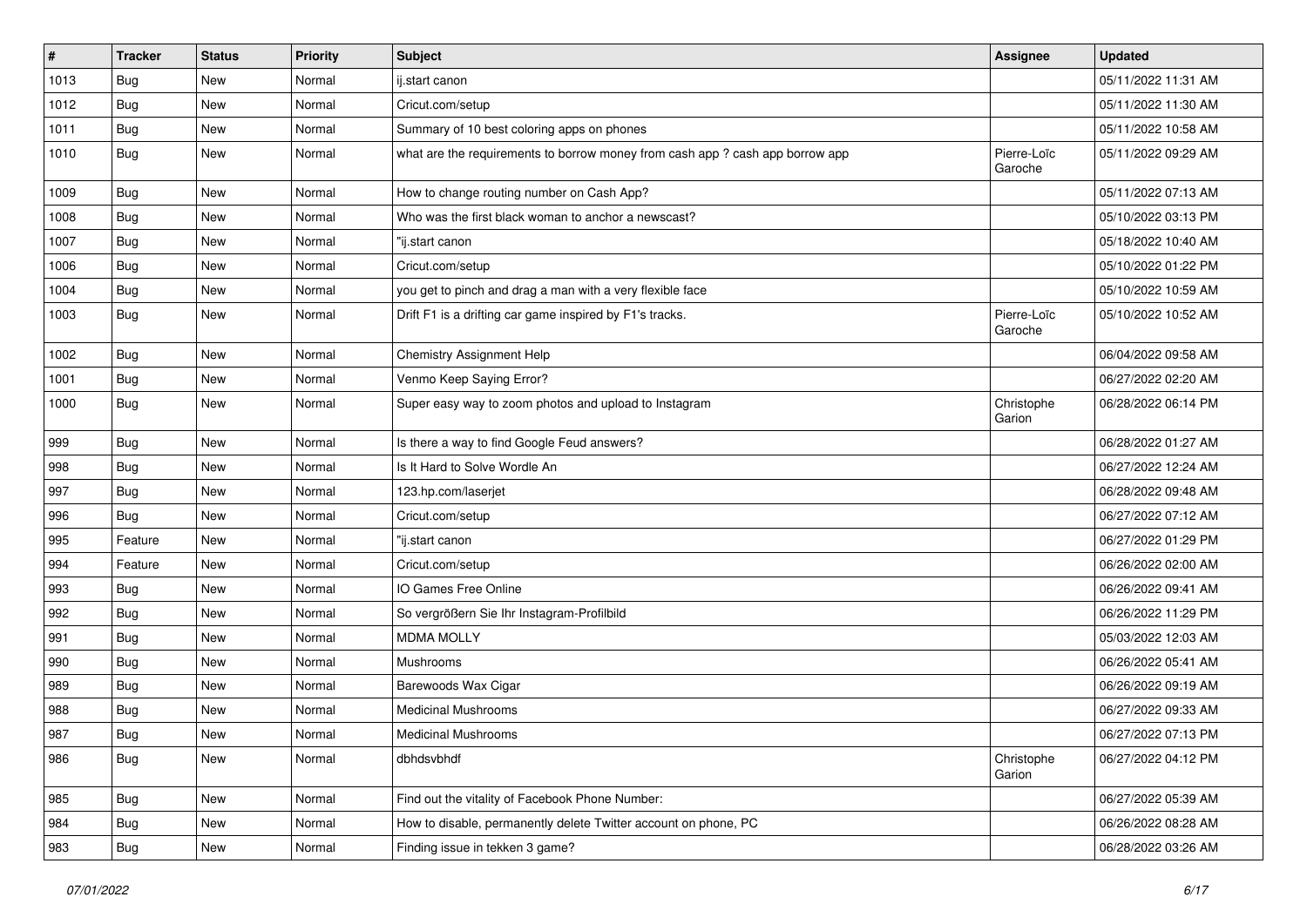| $\pmb{\#}$ | <b>Tracker</b> | <b>Status</b> | <b>Priority</b> | <b>Subject</b>                                                                         | <b>Assignee</b>        | <b>Updated</b>      |
|------------|----------------|---------------|-----------------|----------------------------------------------------------------------------------------|------------------------|---------------------|
| 982        | <b>Bug</b>     | New           | Normal          | Five sites that let you download free scenarios for your iPhone                        |                        | 05/07/2022 09:34 PM |
| 981        | Bug            | <b>New</b>    | Normal          | VidMate Mod APK                                                                        |                        | 06/28/2022 11:24 AM |
| 980        | <b>Bug</b>     | New           | Normal          | Free Gas Cards for the Unemployed                                                      |                        | 06/28/2022 02:54 PM |
| 979        | Bug            | New           | Normal          | Free Gas Cards for the Unemployed                                                      |                        | 06/25/2022 09:02 PM |
| 978        | <b>Bug</b>     | New           | Normal          | Delamore Lodge is a place to stay.                                                     |                        | 06/27/2022 04:57 AM |
| 977        | <b>Bug</b>     | New           | Normal          | Fans of the Old Country will like this book.                                           |                        | 06/26/2022 05:54 AM |
| 976        | <b>Bug</b>     | New           | Normal          | How to delete the cash app account history right now?                                  | Hamza<br>Bourbouh      | 06/28/2022 11:22 AM |
| 975        | <b>Bug</b>     | New           | Normal          | Payback 2 Mod APK                                                                      |                        | 05/05/2022 10:56 AM |
| 974        | <b>Bug</b>     | New           | Normal          | Watch NCAA Football Live Streaming Free                                                |                        | 06/26/2022 05:33 PM |
| 973        | Feature        | New           | Normal          | Free NFL Streaming Sites                                                               |                        | 06/28/2022 06:27 AM |
| 972        | Bug            | New           | Normal          | How To Borrow Money From The Cash App? Get To Know About The Same                      |                        | 04/25/2022 07:30 AM |
| 971        | <b>Bug</b>     | New           | Normal          | How Do I Check Balance On Cash App Card With Optimum Ease?                             |                        | 06/27/2022 08:16 PM |
| 970        | <b>Bug</b>     | New           | Normal          | The Amount Of Time Does Cash App Direct Deposit Time Take?                             |                        | 06/26/2022 07:32 PM |
| 969        | Bug            | New           | Normal          | Watch NCAA Football Live Match Free                                                    |                        | 06/28/2022 01:31 PM |
| 968        | Feature        | New           | Normal          | watch nfl online free live streaming                                                   |                        | 06/25/2022 11:52 PM |
| 967        | Feature        | New           | Normal          | stream live nfl games free online                                                      |                        | 06/26/2022 10:09 AM |
| 966        | Bug            | New           | Normal          | How to Download the Filmes                                                             |                        | 06/27/2022 03:25 AM |
| 965        | Bug            | New           | Normal          | Go with cash app customer service to know where I can load my cash app card            |                        | 06/28/2022 04:30 AM |
| 964        | <b>Bug</b>     | New           | Normal          | Can I Fix Cash App Transfer Failed Issues By Adding Sufficient Funds?                  |                        | 06/26/2022 07:21 AM |
| 963        | Feature        | New           | Normal          | Why I am not getting cool cash app card designs- call experts                          |                        | 06/26/2022 07:52 AM |
| 962        | <b>Bug</b>     | New           | Normal          | Kostenlose Hörbücher                                                                   |                        | 06/26/2022 10:45 PM |
| 961        | <b>Bug</b>     | New           | Normal          | TeaTv is an Android                                                                    |                        | 06/26/2022 02:02 PM |
| 960        | Feature        | New           | Normal          | Zooming Instagram Picture In Full HD                                                   | Pierre-Loïc<br>Garoche | 06/26/2022 07:18 AM |
| 959        | Bug            | New           | Normal          | Get connected with cash app team-How to get money off cash app at walmart without card |                        | 06/27/2022 08:52 AM |
| 958        | <b>Bug</b>     | New           | Normal          | Avail Cash app support service to know Sutton bank cash app number                     |                        | 06/26/2022 08:46 AM |
| 957        | <b>Bug</b>     | New           | Normal          | From Where I Can Get Cheap Writing Services?                                           |                        | 04/20/2022 05:06 AM |
| 956        | <b>Bug</b>     | New           | Normal          | FNF Free Mods Online                                                                   |                        | 06/25/2022 09:59 PM |
| 955        | <b>Bug</b>     | New           | Normal          | How Long Does Verification Take On Cash App If You Apply For The Verification?         | Christophe<br>Garion   | 06/25/2022 10:50 PM |
| 954        | Bug            | New           | Normal          | AZ Screen Recorder Mod                                                                 |                        | 06/25/2022 11:24 PM |
| 953        | <b>Bug</b>     | New           | Normal          | Manga Dogs - Read Your Favorite Comics on Your Smartphone                              |                        | 06/27/2022 03:53 PM |
| 952        | Bug            | New           | Normal          | Canon IJ Network Tool                                                                  |                        | 06/26/2022 10:35 AM |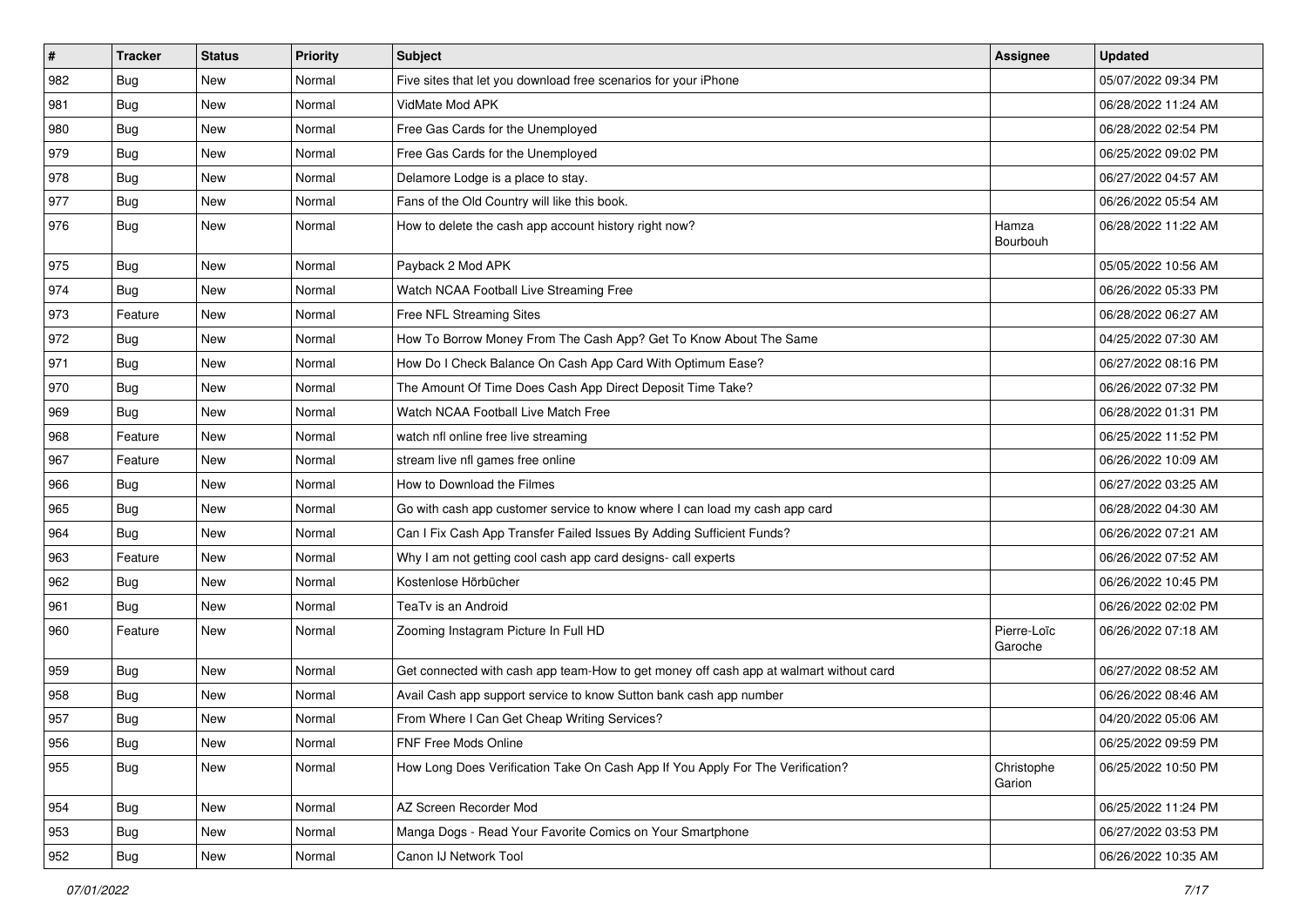| #   | <b>Tracker</b>   | <b>Status</b> | <b>Priority</b> | <b>Subject</b>                                                                   | <b>Assignee</b>        | <b>Updated</b>      |
|-----|------------------|---------------|-----------------|----------------------------------------------------------------------------------|------------------------|---------------------|
| 951 | <b>Bug</b>       | New           | Normal          | Canon.com/ijsetup                                                                |                        | 06/27/2022 07:56 PM |
| 950 | <b>Bug</b>       | New           | Normal          | ij.start canon                                                                   |                        | 06/26/2022 04:35 AM |
| 949 | <b>Bug</b>       | New           | Normal          | <b>Educational Games</b>                                                         |                        | 06/15/2022 09:11 PM |
| 948 | <b>Bug</b>       | New           | Normal          | Canon IJ Network Tool                                                            |                        | 06/27/2022 09:30 PM |
| 947 | Bug              | New           | Normal          | is Disney Now and Disney Plus different?                                         |                        | 04/14/2022 09:53 AM |
| 946 | Bug              | New           | Normal          | What is Plex and Is Plex Legal?                                                  |                        | 06/26/2022 05:23 AM |
| 945 | <b>Bug</b>       | New           | Normal          | TikTok 18 Mod Apk For Your Android                                               |                        | 04/13/2022 09:32 AM |
| 944 | Feature          | New           | Normal          | Canon.com/ijsetup                                                                |                        | 06/27/2022 09:46 AM |
| 943 | <b>Bug</b>       | New           | Normal          | ij.start canon                                                                   |                        | 04/13/2022 08:52 AM |
| 942 | Bug              | New           | Normal          | Canon IJ Network Tool                                                            |                        | 04/13/2022 08:45 AM |
| 941 | <b>Bug</b>       | New           | Normal          | is Disney Now and Disney Plus different?                                         |                        | 06/26/2022 12:10 PM |
| 940 | Bug              | New           | Normal          | What is Plex and Is Plex Legal?                                                  |                        | 06/26/2022 04:50 PM |
| 939 | Bug              | New           | Normal          | Ability to change sound notifications                                            | Christophe<br>Garion   | 06/27/2022 11:29 PM |
| 938 | <b>Bug</b>       | New           | Normal          | Would you like to have your own ringtone                                         | Christophe<br>Garion   | 06/26/2022 09:54 PM |
| 936 | <b>Bug</b>       | New           | Normal          | Avantages de l'extension AliTools pour faire du shopping sur Aliexpress          | Pierre-Loïc<br>Garoche | 04/12/2022 11:35 AM |
| 935 | Bug              | New           | Normal          | MovieBox Pro Apk - Watch Movies and TV Shows on Your Android Phone               |                        | 06/26/2022 04:11 AM |
| 934 | Bug              | New           | Normal          | MovieBox Pro Apk - Watch Movies and TV Shows on Your Android Phone               |                        | 05/10/2022 11:01 AM |
| 933 | Bug              | New           | Normal          | How Can I Watch Movies on My Mobile Phone                                        |                        | 06/24/2022 12:55 AM |
| 932 | <b>Bug</b>       | New           | Normal          | The best epic, long-playing PC games will consume days of your life.             |                        | 05/15/2022 07:44 PM |
| 930 | <b>Bug</b>       | New           | Normal          | The best free games online                                                       |                        | 04/12/2022 09:05 AM |
| 929 | <b>Bug</b>       | New           | Normal          | Canon IJ Network Tool                                                            |                        | 04/12/2022 08:32 AM |
| 928 | <b>Bug</b>       | New           | Normal          | How Does Sutton Bank Cash App Customer Service Help In Answering Your Questions? |                        | 04/12/2022 11:36 AM |
| 927 | Feature          | New           | Normal          | What Is The Right Way To Troubleshoot Cash App Transfer Failed Problems?         |                        | 04/12/2022 05:54 AM |
| 926 | <b>Bug</b>       | New           | Normal          | tavor 7                                                                          |                        | 06/22/2022 05:08 PM |
| 925 | <b>Bug</b>       | New           | Normal          | tavor 7                                                                          |                        | 06/15/2022 03:45 AM |
| 924 | <sub>I</sub> Bug | New           | Normal          | buy tec 9                                                                        |                        | 04/11/2022 02:54 PM |
| 923 | <b>Bug</b>       | New           | Normal          | frenchies for sale                                                               |                        | 04/11/2022 02:35 PM |
| 922 | Bug              | New           | Normal          | Why Is The Need For Assignment Writing Services?                                 |                        | 06/29/2022 06:48 PM |
| 921 | Bug              | New           | Normal          | Canon IJ Network Tool                                                            |                        | 04/11/2022 09:00 AM |
| 920 | <b>Bug</b>       | New           | Normal          | Where I Can Get Essay Writing Services?                                          |                        | 04/11/2022 08:35 AM |
| 919 | Feature          | New           | Normal          | How can I check my Cash App card balance by dialing a number?                    |                        | 04/10/2022 09:07 AM |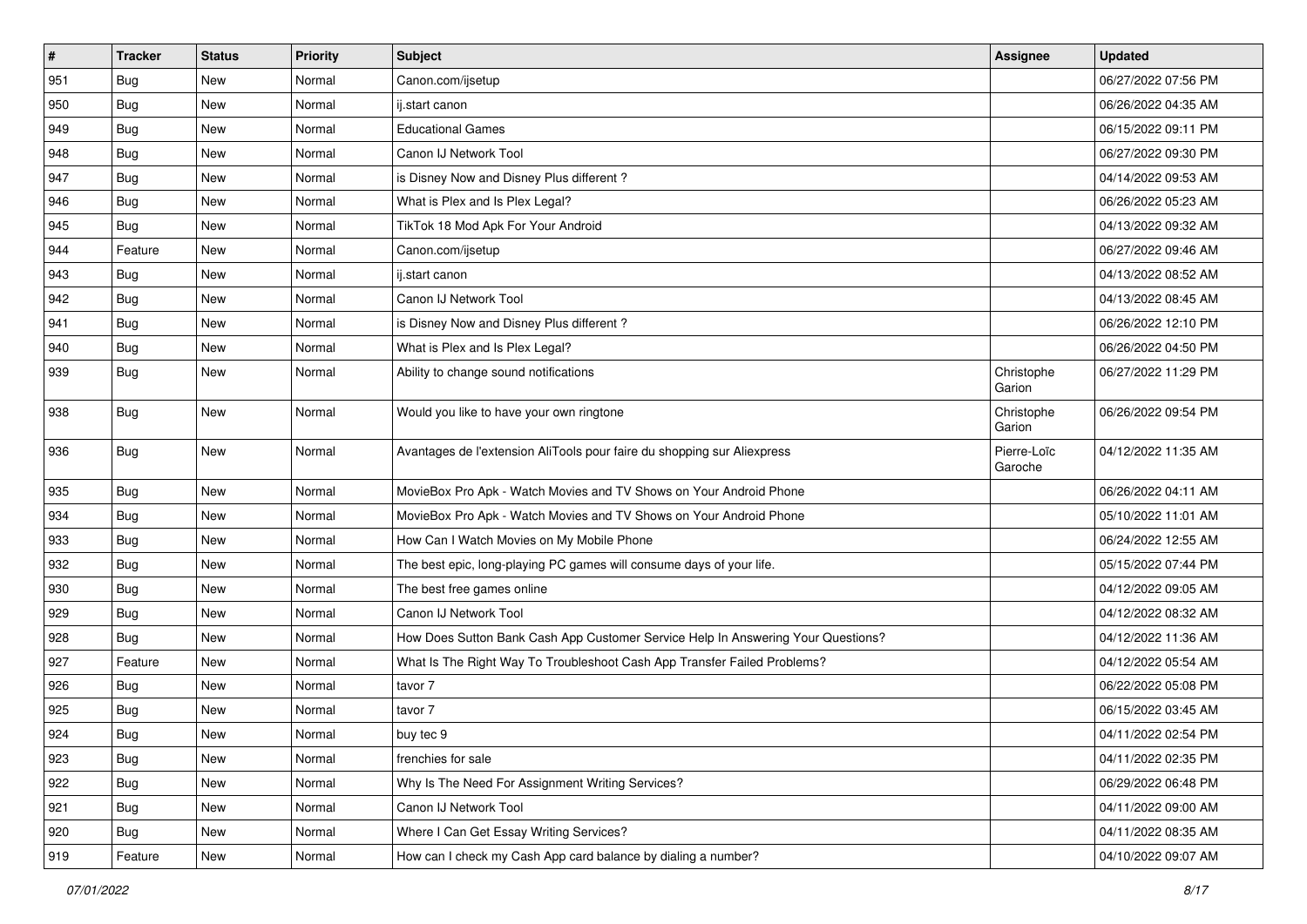| $\sharp$ | <b>Tracker</b> | <b>Status</b> | <b>Priority</b> | <b>Subject</b>                                                            | <b>Assignee</b>      | <b>Updated</b>      |
|----------|----------------|---------------|-----------------|---------------------------------------------------------------------------|----------------------|---------------------|
| 918      | <b>Bug</b>     | New           | Normal          | Antivirus for IOS                                                         |                      | 06/16/2022 10:36 PM |
| 917      | Bug            | New           | Normal          | Random Person Sent Me Money on Cash App-find solution?                    |                      | 04/09/2022 12:32 PM |
| 916      | Bug            | New           | Normal          | How long does it take to write a book?                                    |                      | 04/07/2022 12:15 PM |
| 915      | <b>Bug</b>     | New           | Normal          | Finance dissertation writing                                              |                      | 04/07/2022 09:22 AM |
| 914      | Bug            | New           | Normal          | Wordle: how to play fashion games for free?                               |                      | 04/07/2022 08:30 AM |
| 913      | Bug            | New           | Normal          | Canon IJ Network Tool                                                     |                      | 04/07/2022 06:21 AM |
| 912      | Bug            | New           | Normal          | Cuphead Mobile Game Review                                                |                      | 06/09/2022 10:14 AM |
| 911      | Bug            | New           | Normal          | Aluminum Windows & Doors                                                  |                      | 04/06/2022 08:10 PM |
| 910      | Bug            | New           | Normal          | Each content looks unisize or not formated                                |                      | 04/06/2022 11:21 AM |
| 909      | Bug            | New           | Normal          | Toca Life World APK                                                       |                      | 04/06/2022 04:52 AM |
| 908      | Bug            | New           | Normal          | Toca Life World APK                                                       |                      | 04/06/2022 03:18 AM |
| 907      | <b>Bug</b>     | New           | Normal          | Canon IJ Network Tool                                                     |                      | 04/04/2022 10:43 AM |
| 906      | Bug            | New           | Normal          | How To Change Cash App From Business To Personal Account For Any Reasons? |                      | 04/04/2022 09:57 AM |
| 905      | Bug            | New           | Normal          | MINI MILITIA MOD APK                                                      |                      | 05/19/2022 01:54 PM |
| 904      | Feature        | New           | Normal          | Laora seeck                                                               |                      | 04/20/2022 11:54 AM |
| 903      | Feature        | New           | Normal          | Good game                                                                 |                      | 04/11/2022 08:39 AM |
| 902      | Feature        | New           | Normal          | salo717                                                                   |                      | 05/18/2022 10:35 AM |
| 901      | Feature        | New           | Normal          | good game ever                                                            |                      | 07/01/2022 01:23 AM |
| 900      | Feature        | New           | Normal          | good game ever                                                            |                      | 04/02/2022 11:59 AM |
| 899      | Feature        | New           | Normal          | Application of Optical Fiber Gyroscope                                    | Christophe<br>Garion | 04/02/2022 11:23 AM |
| 898      | <b>Bug</b>     | New           | Normal          | Shadow Fight 2 Mod APK                                                    |                      | 04/02/2022 09:17 AM |
| 897      | Bug            | New           | Normal          | Slot Pulsa Pragmatic Play                                                 | Xavier Thirioux      | 04/01/2022 12:08 PM |
| 896      | Feature        | New           | Normal          | Application of North Finder in Mining Industry                            | Xavier Thirioux      | 04/01/2022 09:49 AM |
| 895      | Bug            | New           | Normal          | Cash App Scams                                                            |                      | 06/18/2022 02:36 PM |
| 894      | Feature        | New           | Normal          | Need phd dissertation help in UK                                          |                      | 05/30/2022 12:29 PM |
| 893      | <b>Bug</b>     | New           | Normal          | klingeltone                                                               |                      | 04/13/2022 11:06 AM |
| 892      | <b>Bug</b>     | New           | Normal          | Good game                                                                 |                      | 04/01/2022 09:15 AM |
| 891      | <b>Bug</b>     | New           | Normal          | The most interesting game today, have you tried it?                       |                      | 04/01/2022 09:17 AM |
| 889      | <b>Bug</b>     | New           | Normal          | What is Plex and how it's work?                                           |                      | 04/01/2022 09:14 AM |
| 888      | <b>Bug</b>     | New           | Normal          | Is the Fox News Channel on Roku free?                                     |                      | 06/28/2022 06:58 PM |
| 887      | <b>Bug</b>     | New           | Normal          | What is Plex and how it's work?                                           |                      | 04/01/2022 09:16 AM |
| 886      | <b>Bug</b>     | New           | Normal          | Is the Fox News Channel on Roku free?                                     |                      | 06/28/2022 09:36 PM |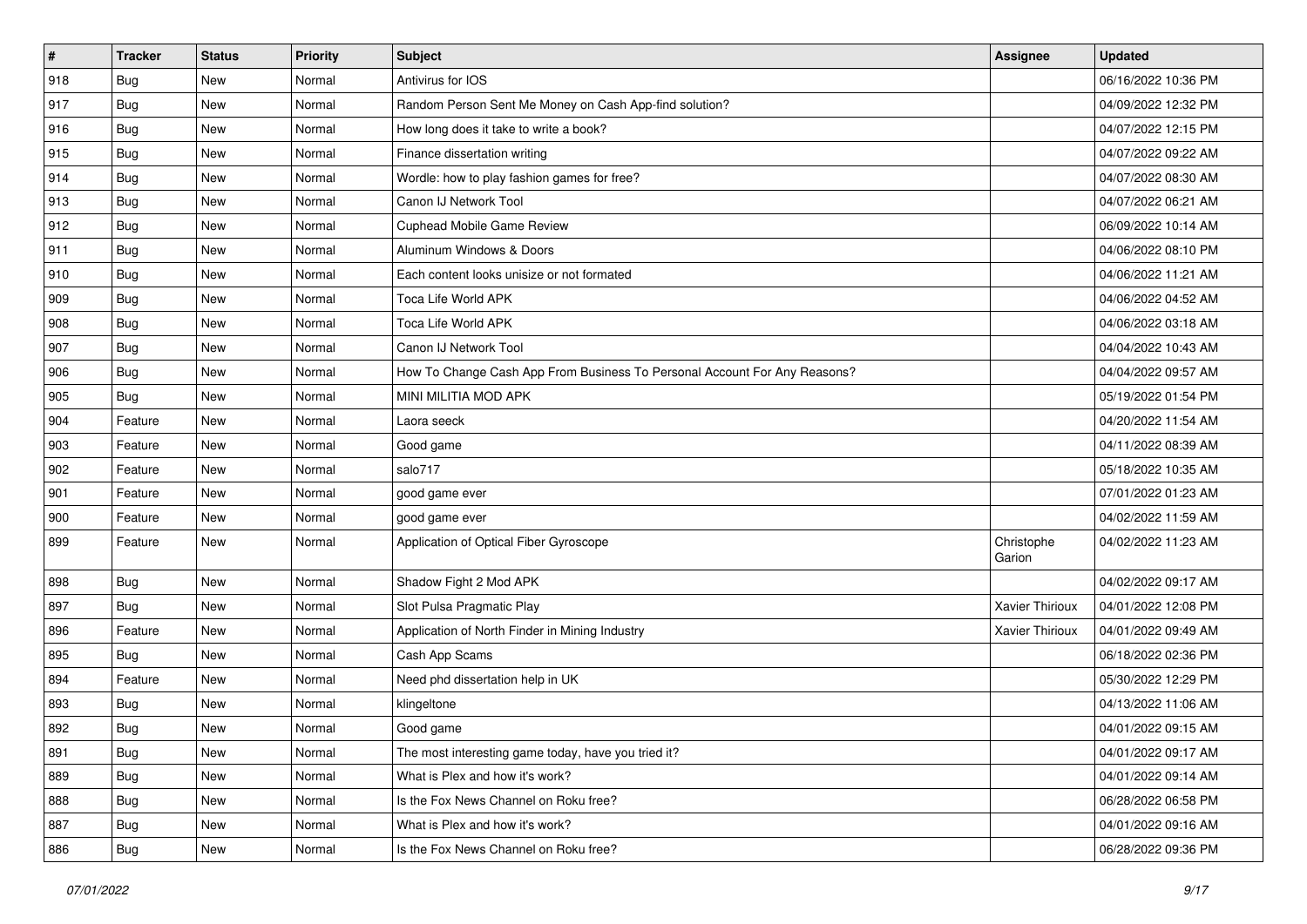| $\vert$ # | <b>Tracker</b> | <b>Status</b> | <b>Priority</b> | Subject                                                                     | Assignee               | <b>Updated</b>      |
|-----------|----------------|---------------|-----------------|-----------------------------------------------------------------------------|------------------------|---------------------|
| 885       | Bug            | New           | Normal          | How to Install the Tele Latino App For Android                              |                        | 03/28/2022 04:10 AM |
| 884       | Bug            | <b>New</b>    | Normal          | Why do Subway Surfers popular                                               |                        | 04/01/2022 09:16 AM |
| 883       | Bug            | New           | Normal          | Langweilen Sie sich jemals bei der gleichen alten Schriftart auf Instagram? |                        | 04/01/2022 09:16 AM |
| 882       | Bug            | New           | Normal          | How to change bank account on cash app?                                     |                        | 04/01/2022 09:16 AM |
| 880       | Bug            | New           | Normal          | Why do Subway Surfers popular                                               |                        | 04/01/2022 09:16 AM |
| 879       | Feature        | New           | Normal          | Best Garage Door Repair in Massachusetts                                    |                        | 04/01/2022 09:16 AM |
| 878       | <b>Bug</b>     | New           | Normal          | Wie ist instazoom hilfreich beim Herunterladen von Instagram-Profilbildern  |                        | 04/08/2022 09:28 PM |
| 877       | Feature        | New           | Normal          | Exness Broker Review                                                        |                        | 04/01/2022 09:12 AM |
| 876       | Bug            | New           | Normal          | Download Full-Size Profile Pictures of Your Favorite Users With InstaDP     |                        | 04/01/2022 09:12 AM |
| 875       | Bug            | New           | Normal          | Red ball game                                                               |                        | 04/01/2022 09:15 AM |
| 874       | <b>Bug</b>     | New           | Normal          | Cómo descargar Minecraft Apk                                                |                        | 06/26/2022 08:01 AM |
| 873       | Bug            | New           | Normal          | Klingeltöne mp3                                                             |                        | 04/13/2022 11:03 AM |
| 872       | Bug            | New           | Normal          | Poppy Playtime Horror Game Free                                             |                        | 04/01/2022 09:11 AM |
| 870       | Bug            | New           | Normal          | Mahjong Solitaire                                                           |                        | 04/01/2022 09:12 AM |
| 869       | Bug            | New           | Normal          | Sonnerie Post Malone 2022                                                   |                        | 04/13/2022 11:05 AM |
| 868       | Feature        | New           | Normal          | What Is the Role of a Graphic Designer?                                     | Pierre-Loïc<br>Garoche | 04/01/2022 09:12 AM |
| 866       | Feature        | New           | Normal          | Northern Ireland Dissertation Writing Service                               | Pierre-Loïc<br>Garoche | 04/01/2022 09:12 AM |
| 865       | Bug            | New           | Normal          | Canon IJ Printer Utility                                                    |                        | 05/18/2022 07:24 PM |
| 864       | <b>Bug</b>     | New           | Normal          | Canon IJ Network Tool                                                       |                        | 04/01/2022 09:14 AM |
| 863       | Bug            | New           | Normal          | Canon IJ Network Tool                                                       |                        | 04/01/2022 09:12 AM |
| 862       | <b>Bug</b>     | New           | Normal          | none                                                                        |                        | 04/01/2022 09:11 AM |
| 860       | <b>Bug</b>     | New           | Normal          | pokemon guide                                                               | Pierre-Loïc<br>Garoche | 06/18/2022 08:18 PM |
| 859       | <b>Bug</b>     | New           | Normal          | Canon IJ Network Tool                                                       |                        | 04/01/2022 09:13 AM |
| 858       | <b>Bug</b>     | New           | Normal          | opourid                                                                     | Christophe<br>Garion   | 04/01/2022 09:13 AM |
| 857       | Bug            | New           | Normal          | Welcome to the world of classic retro games                                 |                        | 04/01/2022 09:13 AM |
| 856       | <b>Bug</b>     | New           | Normal          | Online Classes Assistance Help For Student                                  |                        | 04/01/2022 09:13 AM |
| 855       | <b>Bug</b>     | New           | Normal          | Online Classes Assistance Help For Student                                  |                        | 04/01/2022 09:13 AM |
| 854       | <b>Bug</b>     | New           | Normal          | How To Resolve Password Problems Through Facebook Customer Service?         |                        | 04/09/2022 06:11 PM |
| 853       | <b>Bug</b>     | New           | Normal          | what is dr laser                                                            |                        | 04/01/2022 09:13 AM |
| 852       | <b>Bug</b>     | New           | Normal          | How to cancel your French Bee flight within 24 hours?                       |                        | 04/01/2022 09:13 AM |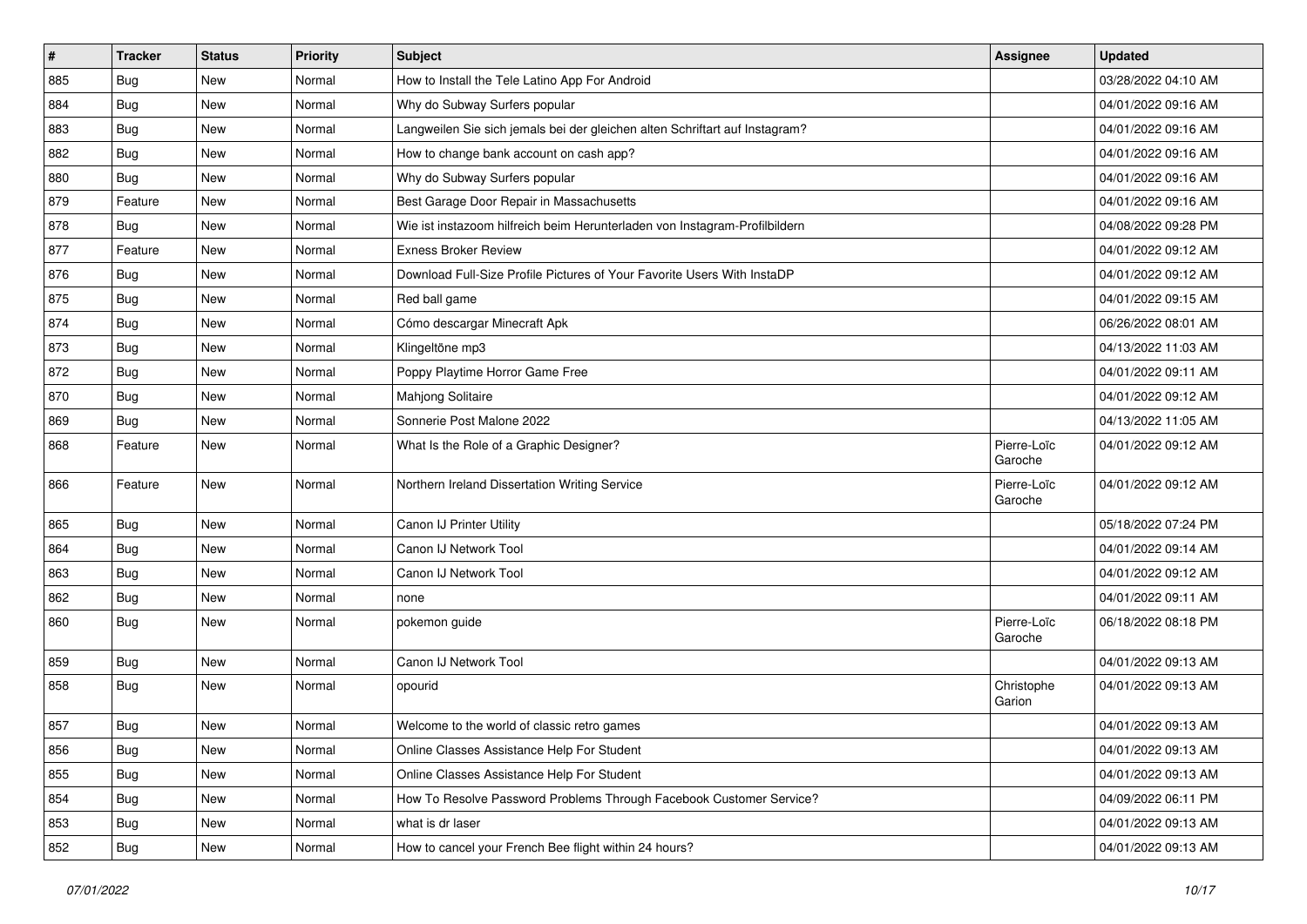| $\vert$ # | <b>Tracker</b> | <b>Status</b> | <b>Priority</b> | <b>Subject</b>                                                                   | <b>Assignee</b>        | <b>Updated</b>      |
|-----------|----------------|---------------|-----------------|----------------------------------------------------------------------------------|------------------------|---------------------|
| 851       | <b>Bug</b>     | New           | Normal          | Laden Sie den kostenlosen MP3-Klingelton für Ihr Mobiltelefon herunter           |                        | 04/01/2022 09:14 AM |
| 850       | Bug            | <b>New</b>    | Normal          | Puppy Playtime APK Android                                                       |                        | 04/01/2022 09:14 AM |
| 849       | <b>Bug</b>     | New           | Normal          | FutEmax App Apk - Watch Soccer, Fantasy Football, And More On Your Mobile Device |                        | 04/01/2022 09:04 AM |
| 848       | Feature        | New           | Normal          | <b>Online Classes Assistance</b>                                                 |                        | 04/01/2022 08:57 AM |
| 847       | Feature        | New           | Normal          | Canon.com/ijsetup                                                                |                        | 04/01/2022 09:08 AM |
| 846       | Feature        | New           | Normal          | ij.start canon                                                                   |                        | 04/01/2022 08:58 AM |
| 845       | Feature        | New           | Normal          | canon.com/ijsetup                                                                |                        | 04/01/2022 08:58 AM |
| 844       | Bug            | New           | Normal          | To know Chime Routing Number call on the helpline number                         |                        | 04/01/2022 08:58 AM |
| 843       | <b>Bug</b>     | New           | Normal          | Canon IJ Network Tool                                                            |                        | 04/01/2022 08:58 AM |
| 842       | Bug            | New           | Normal          | Join the fun game                                                                |                        | 04/01/2022 08:58 AM |
| 841       | Bug            | New           | Normal          | How do I activate FOX NOW?                                                       |                        | 04/01/2022 08:58 AM |
| 840       | Bug            | New           | Normal          | Is Tubi really free and legal?                                                   |                        | 04/01/2022 08:58 AM |
| 839       | Bug            | New           | Normal          | How do I activate FOX NOW?                                                       |                        | 04/01/2022 08:58 AM |
| 838       | Bug            | New           | Normal          | Celebrity Hunter Mod apk - Como instalá-lo                                       |                        | 04/01/2022 08:58 AM |
| 837       | <b>Bug</b>     | New           | Normal          | To Create An Instagram Story                                                     | Pierre-Loïc<br>Garoche | 04/01/2022 08:58 AM |
| 836       | <b>Bug</b>     | New           | Normal          | What Is The Required Amount To Pay As Cash App Clearance Fee?                    |                        | 04/01/2022 09:00 AM |
| 835       | Bug            | New           | Normal          | Build your strong army with Taming io                                            |                        | 04/01/2022 08:59 AM |
| 834       | Bug            | New           | Normal          | Grasp the secret to relieve stress and fatigue                                   |                        | 04/01/2022 08:57 AM |
| 833       | <b>Bug</b>     | New           | Normal          | Does Direct Deposit Hit Chime- seek Chime Customer Service                       |                        | 04/01/2022 08:59 AM |
| 832       | Bug            | New           | Normal          | Choque Royale Mod Apk                                                            |                        | 04/01/2022 08:59 AM |
| 831       | Bug            | New           | Normal          | Build and shoot                                                                  |                        | 05/29/2022 04:47 PM |
| 830       | Bug            | New           | Normal          | Poppy Playtime APK                                                               |                        | 06/27/2022 10:31 PM |
| 829       | Bug            | New           | Normal          | Write My Dissertation For Me UK                                                  | Pierre-Loïc<br>Garoche | 06/26/2022 04:13 AM |
| 828       | Bug            | New           | Normal          | Nursery management                                                               |                        | 06/28/2022 12:10 PM |
| 827       | Bug            | New           | Normal          | Come To Know The Required Steps To Unlock Cash App Account                       |                        | 04/01/2022 08:59 AM |
| 826       | <b>Bug</b>     | New           | Normal          | How to Dowload MXL TV Premium                                                    |                        | 05/26/2022 03:34 PM |
| 825       | Bug            | New           | Normal          | Lucky Patcher Download                                                           |                        | 06/26/2022 06:09 PM |
| 824       | Feature        | New           | Normal          | How to watch Fox News on my Smart TV or similar devices?                         | Pierre-Loïc<br>Garoche | 06/27/2022 08:32 PM |
| 823       | Feature        | New           | Normal          | How much does Disney Plus cost?                                                  | Pierre-Loïc<br>Garoche | 06/27/2022 04:05 AM |
| 822       | <b>Bug</b>     | New           | Normal          | Dowload Your Boyfriend Game                                                      |                        | 06/28/2022 04:56 AM |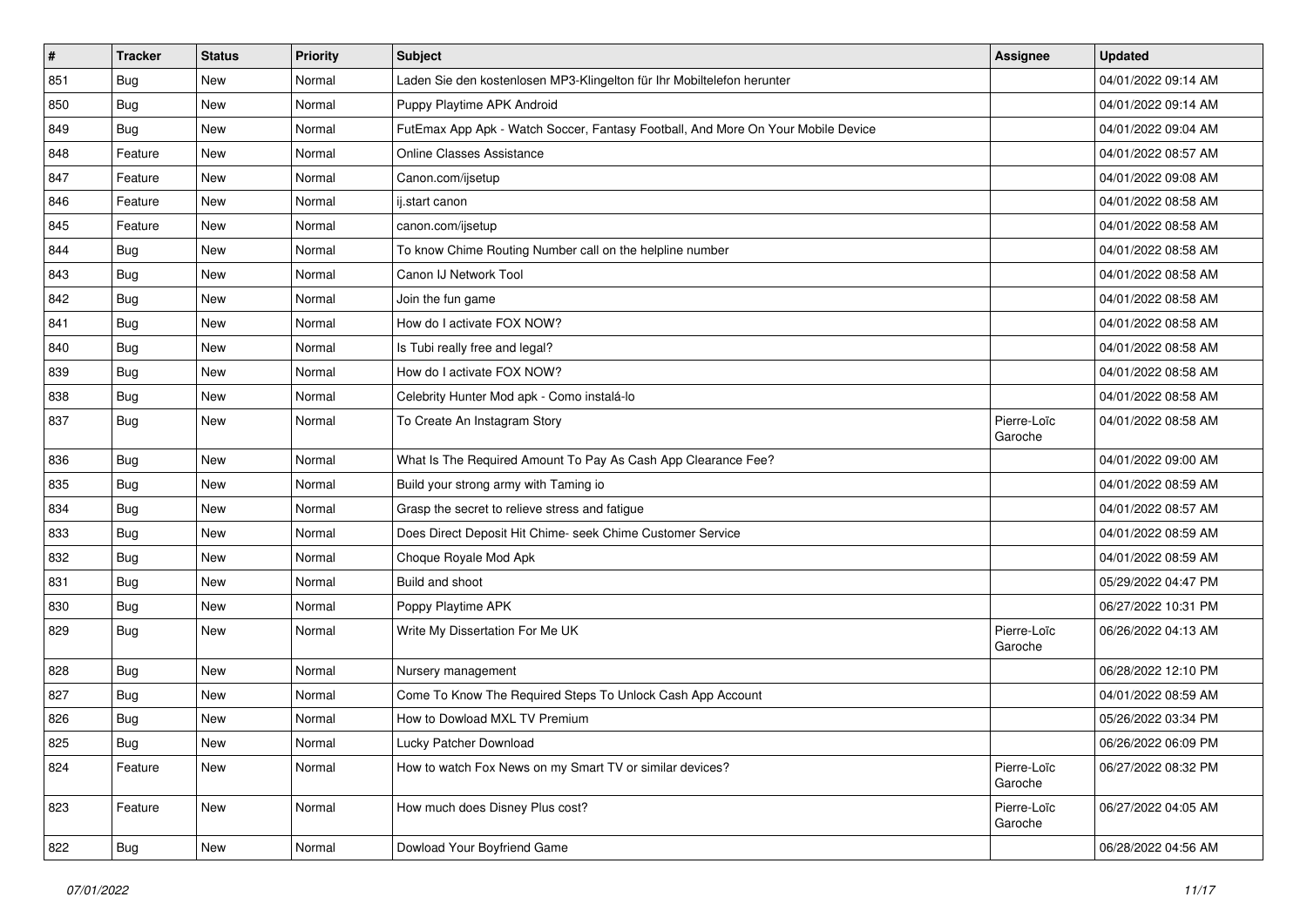| $\vert$ # | <b>Tracker</b> | <b>Status</b> | <b>Priority</b> | <b>Subject</b>                                                   | Assignee               | <b>Updated</b>      |
|-----------|----------------|---------------|-----------------|------------------------------------------------------------------|------------------------|---------------------|
| 821       | <b>Bug</b>     | New           | Normal          | Nicoo - A Review of the Popular Battle Royale Game               |                        | 06/28/2022 08:30 AM |
| 820       | Bug            | <b>New</b>    | Normal          | Metal Slug Apk para Android                                      |                        | 06/30/2022 07:20 AM |
| 819       | Bug            | New           | Normal          | Metal Slug Apk para Android                                      |                        | 06/27/2022 09:35 AM |
| 818       | <b>Bug</b>     | New           | Normal          | Have you ever played a basketball game?                          | Corentin<br>Lauverjat  | 04/01/2022 08:55 AM |
| 817       | Bug            | New           | Normal          | Pacman 30th Anniversary                                          |                        | 06/30/2022 02:02 PM |
| 816       | <b>Bug</b>     | New           | Normal          | Play Scribble io fun with everyone                               |                        | 06/30/2022 07:38 PM |
| 815       | Bug            | New           | Normal          | how do i call cash app customer service                          | <b>Xavier Thirioux</b> | 06/30/2022 05:35 PM |
| 814       | <b>Bug</b>     | New           | Normal          | Stage Fright Cure                                                | Pierre-Loïc<br>Garoche | 06/28/2022 12:31 AM |
| 813       | Feature        | New           | Normal          | Canon.com/ijsetup                                                |                        | 06/28/2022 05:15 PM |
| 812       | Feature        | New           | Normal          | canon.com/ijsetup                                                |                        | 06/29/2022 06:04 AM |
| 811       | Bug            | New           | Normal          | Canon IJ Network Tool                                            |                        | 06/29/2022 10:59 PM |
| 810       | Feature        | New           | Normal          | how to remove viruses from a phone                               |                        | 06/30/2022 03:49 PM |
| 809       | <b>Bug</b>     | New           | Normal          | Smash Karts - immerse yourself in the exciting race              |                        | 06/30/2022 02:36 PM |
| 808       | <b>Bug</b>     | New           | Normal          | Sinnvolle Guten-Morgen-Grüße                                     |                        | 07/01/2022 03:27 AM |
| 807       | Bug            | New           | Normal          | 1v1Battle is a strategic action 'Build and shoot' game           |                        | 06/27/2022 06:52 AM |
| 806       | Feature        | New           | Normal          | Go everywhere thanks to mapquest driving directions              |                        | 06/29/2022 07:38 AM |
| 805       | Bug            | New           | Normal          | Ketamine Online Store                                            | Christophe<br>Garion   | 07/01/2022 02:49 AM |
| 804       | Bug            | <b>New</b>    | Normal          | Review                                                           |                        | 06/29/2022 03:32 AM |
| 802       | Bug            | New           | Normal          | Who Is an ETL Engineer                                           |                        | 06/30/2022 03:33 PM |
| 801       | Bug            | New           | Normal          | Who Is an ETL Engineer                                           |                        | 06/30/2022 02:17 PM |
| 800       | Bug            | New           | Normal          | Who Is an ETL Engineer                                           |                        | 06/29/2022 08:54 AM |
| 799       | <b>Bug</b>     | New           | Normal          | Who Is an ETL Engineer                                           |                        | 06/29/2022 07:36 PM |
| 798       | Bug            | New           | Normal          | Who Is an ETL Engineer                                           |                        | 06/29/2022 02:44 AM |
| 797       | <b>Bug</b>     | New           | Normal          | Psychedelic                                                      | Christophe<br>Garion   | 07/01/2022 03:52 AM |
| 796       | <b>Bug</b>     | New           | Normal          | How Does Cash App ++ actually work and What is the process of it |                        | 06/29/2022 05:10 AM |
| 795       | Bug            | New           | Normal          | Drift Boss - Exciting Race                                       |                        | 06/26/2022 06:32 PM |
| 794       | Feature        | New           | Normal          | Safe place to buy fifa coins                                     |                        | 06/30/2022 03:51 PM |
| 792       | Bug            | New           | Normal          | What is Google Camera Mod?                                       |                        | 06/27/2022 10:20 AM |
| 791       | <b>Bug</b>     | New           | Normal          | Samsnung TV Plus is not working                                  |                        | 04/01/2022 09:03 AM |
| 790       | <b>Bug</b>     | New           | Normal          | My app                                                           |                        | 04/01/2022 09:03 AM |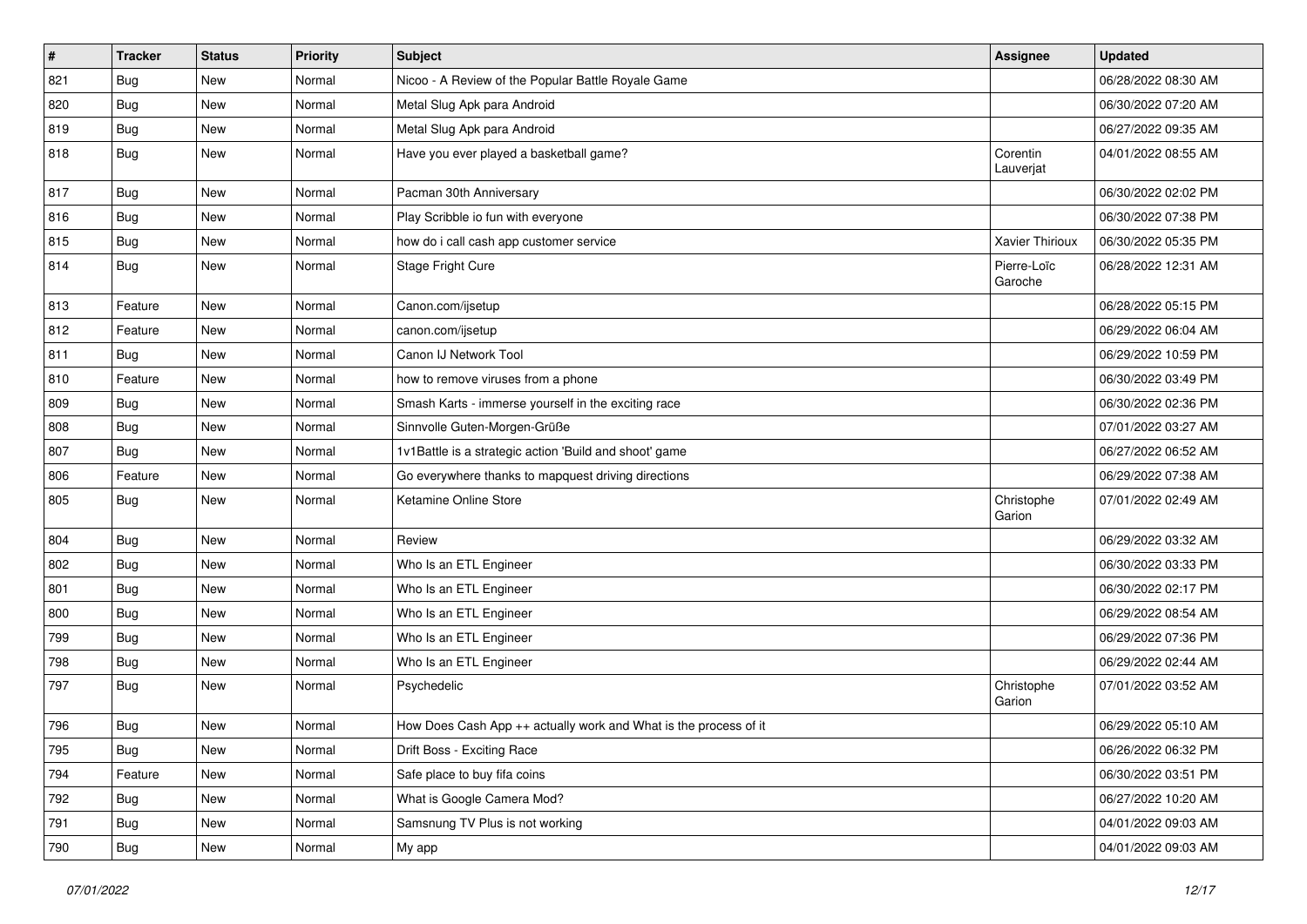| $\vert$ # | <b>Tracker</b> | <b>Status</b> | <b>Priority</b> | <b>Subject</b>                                                                | Assignee               | <b>Updated</b>      |
|-----------|----------------|---------------|-----------------|-------------------------------------------------------------------------------|------------------------|---------------------|
| 789       | <b>Bug</b>     | New           | Normal          | Full version                                                                  |                        | 06/30/2022 06:23 PM |
| 788       | Bug            | New           | Normal          | Intro Maker Mod APK                                                           |                        | 06/29/2022 09:13 PM |
| 787       | Bug            | New           | Normal          | Assured Assignment Help                                                       |                        | 06/29/2022 09:56 AM |
| 786       | <b>Bug</b>     | New           | Normal          | Best Assignment Help in Australia & UK                                        |                        | 06/30/2022 09:58 PM |
| 785       | Bug            | New           | Normal          | How To Get Money Off Cash App Without Card Or With A Card?                    |                        | 06/28/2022 11:35 AM |
| 784       | Bug            | New           | Normal          | How To Add Money On Cash App Card And Check The Funds?                        |                        | 06/30/2022 05:09 PM |
| 783       | Bug            | New           | Normal          | How Do I Determine The Reasons And Solutions To Fix Cash App Transfer Failed? |                        | 06/29/2022 01:42 PM |
| 782       | <b>Bug</b>     | New           | Normal          | Comment faire une sonnerie téléphonique                                       |                        | 06/29/2022 04:47 PM |
| 781       | Bug            | New           | Normal          | Free Whatsapp Group to Join                                                   |                        | 06/30/2022 04:23 PM |
| 780       | <b>Bug</b>     | New           | Normal          | Best Whatsapp Modified APKs                                                   | Pierre-Loïc<br>Garoche | 06/28/2022 05:38 PM |
| 779       | Feature        | New           | Normal          | Latest Whatsapp groups for Teens                                              | Pierre-Loïc<br>Garoche | 06/27/2022 08:15 PM |
| 777       | Bug            | New           | Normal          | Obtain driving instructions using Google Maps.                                |                        | 06/30/2022 10:40 AM |
| 776       | Bug            | New           | Normal          | Wibargain                                                                     |                        | 06/30/2022 06:22 PM |
| 775       | Bug            | New           | Normal          | cash app                                                                      |                        | 02/14/2022 08:20 AM |
| 774       | <b>Bug</b>     | New           | Normal          | Follow proper initiatives                                                     |                        | 06/29/2022 12:34 PM |
| 773       | Bug            | New           | Normal          | Spades - Play online free                                                     |                        | 06/30/2022 04:59 PM |
| 772       | Bug            | New           | Normal          | united airlines baggage policy                                                |                        | 06/29/2022 03:40 PM |
| 771       | Bug            | New           | Normal          | united airlines baggage policy                                                |                        | 06/29/2022 05:39 PM |
| 770       | <b>Bug</b>     | New           | Normal          | Canon IJ Network Tool                                                         |                        | 06/29/2022 04:48 AM |
| 769       | <b>Bug</b>     | New           | Normal          | check my cash app                                                             |                        | 06/30/2022 07:46 PM |
| 768       | Bug            | New           | Normal          | Where can you buy best jackets online?                                        |                        | 06/26/2022 01:50 PM |
| 767       | Bug            | New           | Normal          | apkmod                                                                        |                        | 06/29/2022 06:15 PM |
| 766       | Bug            | New           | Normal          | Pobreflix Mod APK Review                                                      |                        | 06/29/2022 10:55 PM |
| 765       | <b>Bug</b>     | New           | Normal          | Follow proper initiatives to check my cash app                                |                        | 07/01/2022 01:38 AM |
| 764       | <b>Bug</b>     | New           | Normal          | What is available to see what I can watch HBO Max?                            |                        | 06/29/2022 08:50 PM |
| 762       | Bug            | New           | Normal          | How To Add Money To A Cash App Card If Struggling With Low Amount?            |                        | 06/29/2022 10:53 AM |
| 761       | <b>Bug</b>     | New           | Normal          | What is it about basketball that makes it so popular in the United States?    | Corentin<br>Lauverjat  | 06/29/2022 06:51 AM |
| 760       | <b>Bug</b>     | New           | Normal          | apkmod                                                                        |                        | 06/27/2022 04:13 PM |
| 759       | <b>Bug</b>     | New           | Normal          | Canon IJ Network Tool                                                         | Pierre-Loïc<br>Garoche | 06/29/2022 11:16 PM |
| 758       | Bug            | New           | Normal          | How Do I Study Consistently For Hours?                                        |                        | 06/27/2022 12:49 AM |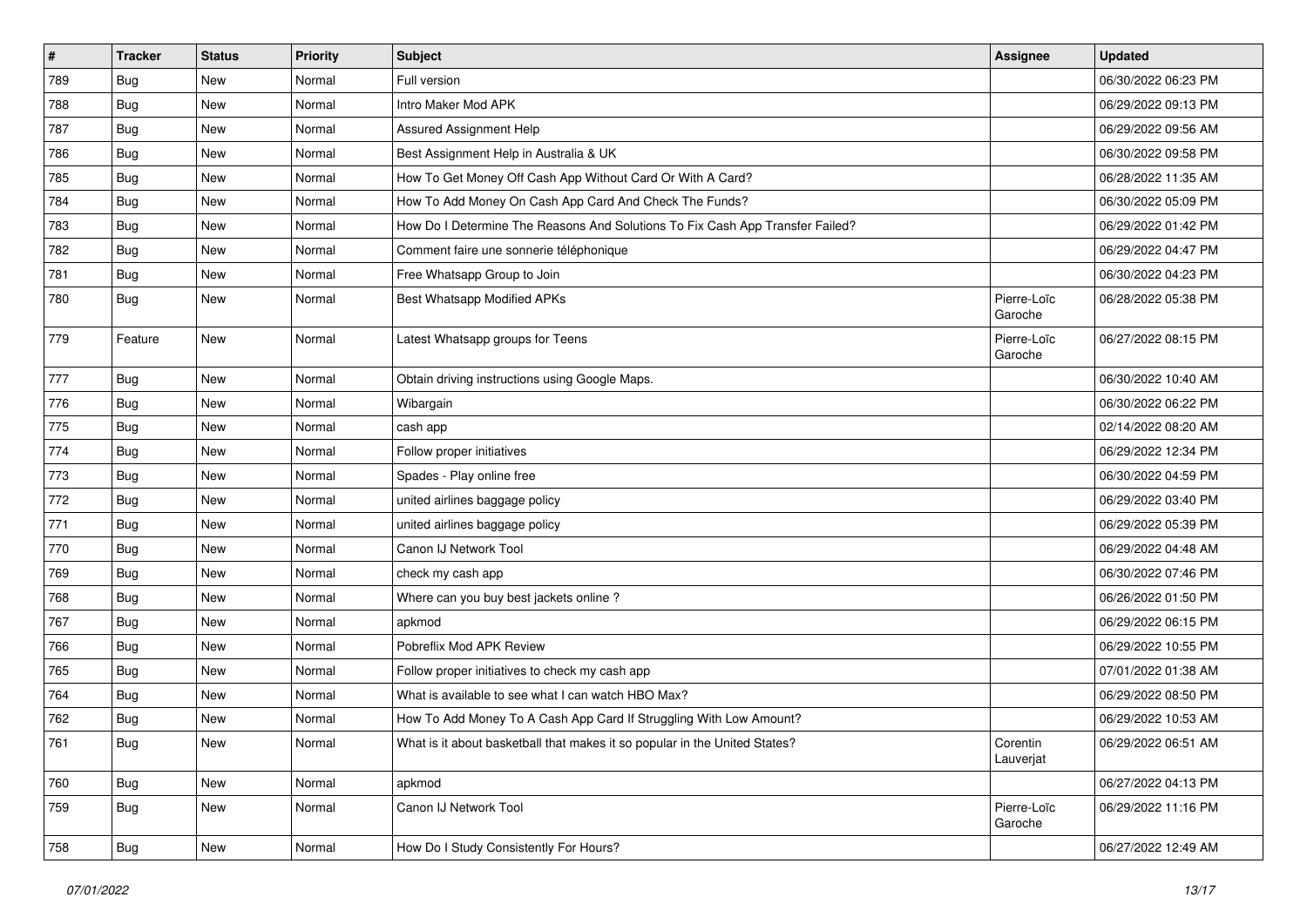| $\vert$ # | <b>Tracker</b> | <b>Status</b> | Priority | Subject                                                                                             | Assignee               | <b>Updated</b>      |
|-----------|----------------|---------------|----------|-----------------------------------------------------------------------------------------------------|------------------------|---------------------|
| 757       | <b>Bug</b>     | New           | Normal   | Why Is Issue of Car Maintenance so Famous for the Consumers?                                        |                        | 04/01/2022 09:01 AM |
| 756       | Feature        | New           | Normal   | Your one-stop destination for the thesis writing service                                            |                        | 06/27/2022 05:46 PM |
| 754       | Bug            | New           | Normal   | Cómo descargar tonos gratis de teléfono celular                                                     |                        | 06/26/2022 01:56 PM |
| 753       | <b>Bug</b>     | New           | Normal   | onlineessaygrader                                                                                   |                        | 06/28/2022 05:55 AM |
| 752       | Bug            | New           | Normal   | Plagerism checker                                                                                   |                        | 06/26/2022 06:33 PM |
| 750       | <b>Bug</b>     | New           | Normal   | Create a Report Template                                                                            |                        | 06/26/2022 04:27 PM |
| 749       | <b>Bug</b>     | New           | Normal   | The Best Bubble Shooter Game for Android                                                            |                        | 06/26/2022 12:12 PM |
| 748       | <b>Bug</b>     | New           | Normal   | Il y a quelques façons d'obtenir des sonneries gratuites pour votre iPhone                          |                        | 06/26/2022 11:24 PM |
| 747       | <b>Bug</b>     | New           | Normal   | How to Install Tyflex Plus on Your Android Device                                                   |                        | 06/26/2022 08:16 AM |
| 744       | Bug            | New           | Normal   | <b>Pixel Survive</b>                                                                                |                        | 06/28/2022 05:13 AM |
| 743       | <b>Bug</b>     | New           | Normal   | They promote 'pixel art' contests and a 'game jam' related to the work and figure of Carlos Casares |                        | 06/28/2022 12:04 PM |
| 742       | <b>Bug</b>     | New           | Normal   | How Long Does Cash App Support Take To Respond For A Better Support?                                |                        | 06/25/2022 11:00 PM |
| 741       | Bug            | New           | Normal   | <b>Blockchain Technology Solutions</b>                                                              |                        | 06/26/2022 02:19 AM |
| 740       | Feature        | New           | Normal   | Online Thesis Help USA                                                                              |                        | 07/01/2022 01:11 AM |
| 739       | Bug            | <b>New</b>    | Normal   | law dissertation help                                                                               |                        | 06/27/2022 06:12 PM |
| 738       | <b>Bug</b>     | New           | Normal   | How Much Amount Do I Get Using The Referral Code For Cash App?                                      |                        | 06/27/2022 03:58 PM |
| 737       | <b>Bug</b>     | New           | Normal   | How Do I Talk To A Live Person At Facebook If Anything Is Doubtful?                                 |                        | 06/27/2022 09:59 PM |
| 736       | Bug            | New           | Normal   | I Want to Edit in My Website (transfer-factor.net) Unfortunately, Unable to Edit It                 |                        | 06/24/2022 07:32 AM |
| 735       | Bug            | New           | Normal   | A quick fix of how to get money back from cash app stocks                                           |                        | 07/01/2022 03:47 AM |
| 734       | <b>Bug</b>     | New           | Normal   | DR. STRANGE: Multiverse of Scheduling Madness!                                                      |                        | 06/28/2022 07:07 AM |
| 733       | <b>Bug</b>     | New           | Normal   | How does one go about getting a book deal?                                                          |                        | 06/28/2022 06:35 PM |
| 732       | <b>Bug</b>     | New           | Normal   | Get rectifications steps about why cash app transfer failed                                         |                        | 06/26/2022 03:28 PM |
| 731       | <b>Bug</b>     | New           | Normal   | Avail Of Cash App Customer Service If Unable To Down Cash App Mobile App?                           |                        | 06/25/2022 08:36 PM |
| 730       | <b>Bug</b>     | New           | Normal   | Canon IJ Network Tool                                                                               |                        | 06/26/2022 05:51 PM |
| 729       | <b>Bug</b>     | New           | Normal   | Canon IJ Network Tool                                                                               |                        | 06/28/2022 01:10 PM |
| 728       | <b>Bug</b>     | New           | Normal   | Will Cash App refund money if scammed? Hitches With Optimum Ease                                    |                        | 06/26/2022 06:15 AM |
| 727       | <b>Bug</b>     | New           | Normal   | Drive for speed simulator mod apk                                                                   | Pierre-Loïc<br>Garoche | 06/27/2022 06:33 AM |
| 726       | <b>Bug</b>     | New           | Normal   | Mobile Application Development Services                                                             |                        | 06/30/2022 08:49 PM |
| 725       | Feature        | New           | Normal   | What are memo writing services design                                                               |                        | 06/24/2022 06:24 AM |
| 724       | <b>Bug</b>     | New           | Normal   | Dial Chime Customer support number for a quick response                                             |                        | 07/01/2022 01:19 AM |
| 722       | <b>Bug</b>     | New           | Normal   | Vergrößern Sie Instagram-Fotos mit instazoom                                                        | Christophe<br>Garion   | 06/28/2022 07:21 AM |
| 721       | Bug            | New           | Normal   | Cómo instalar un Mod Apk                                                                            |                        | 06/30/2022 02:08 AM |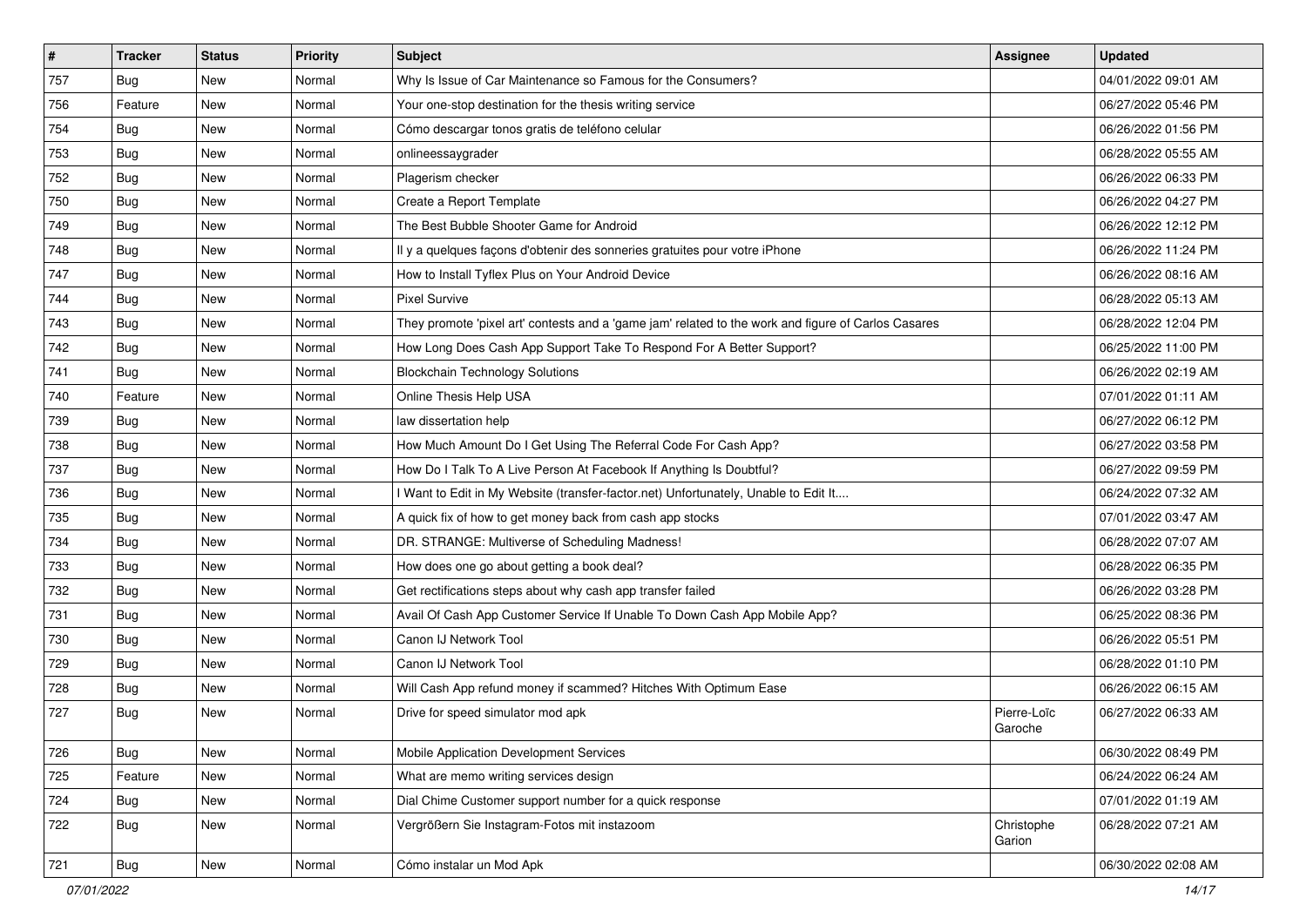| $\vert$ # | <b>Tracker</b> | <b>Status</b> | <b>Priority</b> | Subject                                                                      | Assignee               | <b>Updated</b>      |
|-----------|----------------|---------------|-----------------|------------------------------------------------------------------------------|------------------------|---------------------|
| 720       | <b>Bug</b>     | New           | Normal          | How does Cash App Phone Number provide a quick treatment?                    |                        | 06/27/2022 08:02 AM |
| 719       | Bug            | New           | Normal          | How Do I Send \$5000 Through Cash App Account With Ease?                     |                        | 06/29/2022 10:15 PM |
| 717       | Bug            | New           | Normal          | Disney Plus Apk - Watch Movies and TV Shows on Your Device                   |                        | 06/29/2022 03:10 PM |
| 716       | <b>Bug</b>     | New           | Normal          | La celebración de un BabyShower.                                             |                        | 06/27/2022 12:29 PM |
| 715       | Bug            | New           | Normal          | Puppy Playtime Descargar gratis                                              |                        | 07/01/2022 03:28 AM |
| 714       | <b>Bug</b>     | New           | Normal          | Cuevana 3 Premium - Enjoy Your Favorite Movies and TV Shows on Your Smart TV |                        | 06/27/2022 11:43 PM |
| 712       | <b>Bug</b>     | New           | Normal          | Tips and Tricks                                                              |                        | 06/29/2022 07:26 PM |
| 711       | <b>Bug</b>     | New           | Normal          | Human Fall Flat Apk Download                                                 |                        | 07/01/2022 01:14 AM |
| 710       | <b>Bug</b>     | New           | Normal          | Take Necessary Assistance If You Are Unable Activate Cash App Card           |                        | 06/25/2022 09:26 PM |
| 709       | <b>Bug</b>     | New           | Normal          | How To Load Cash App Card At Walmart Without Having To Face Any Hassle?      |                        | 06/29/2022 03:26 AM |
| 708       | <b>Bug</b>     | New           | Normal          | Efficient ways to proceed with the cash app dispute process?                 |                        | 06/29/2022 10:24 AM |
| 707       | <b>Bug</b>     | New           | Normal          | Why Accounting Assignments Are Beneficial For The Students?                  | Pierre-Loïc<br>Garoche | 06/30/2022 01:06 AM |
| 706       | Bug            | New           | Normal          | How Can You Cancel A Cash App Payment Without Any Prior Information?         |                        | 06/26/2022 09:13 AM |
| 705       | Bug            | New           | Normal          | wuxiaworld                                                                   |                        | 06/29/2022 11:42 PM |
| 704       | <b>Bug</b>     | New           | Normal          | Reach support team of Chime Customer Service for instant help                |                        | 06/29/2022 05:49 AM |
| 703       | Bug            | New           | Normal          | For real-time help, dial Facebook customer service number                    |                        | 06/29/2022 12:30 AM |
| 702       | Bug            | New           | Normal          | Avail Chime Customer Service to know How To Get Chime Bank Statement         |                        | 06/28/2022 04:58 AM |
| 701       | Bug            | New           | Normal          | Why Law Essay Helper UK is Necessary?                                        |                        | 06/29/2022 06:29 PM |
| 700       | Bug            | New           | Normal          | Cómo descargar Poppy Playtime                                                |                        | 04/01/2022 09:30 AM |
| 699       | Bug            | New           | Normal          | Would you be able to utilize Cash App Twitch?                                |                        | 07/01/2022 03:47 AM |
| 698       | Feature        | New           | Normal          | Connect with cash app representative to ask about cash app flip scam         |                        | 06/26/2022 11:24 AM |
| 697       | Bug            | New           | Normal          | How to Descargar Pura TV For Android                                         |                        | 06/30/2022 08:48 PM |
| 696       | <b>Bug</b>     | New           | Normal          | How to Install the TuMangaOnline App                                         |                        | 07/01/2022 03:37 AM |
| 695       | <b>Bug</b>     | New           | Normal          | Refer Listas IPTV Apk                                                        |                        | 06/29/2022 06:50 AM |
| 694       | Bug            | New           | Normal          | How to Get Guidance On How To Cash App Withdrawal Limit?                     | Christophe<br>Garion   | 06/30/2022 11:44 PM |
| 693       | Feature        | New           | Normal          | How To Get My Money Back From The Cash App To Your Wallet?                   |                        | 06/30/2022 10:37 PM |
| 692       | Bug            | New           | Normal          | Esports 888b                                                                 |                        | 06/12/2022 10:04 AM |
| 691       | <b>Bug</b>     | New           | Normal          | tea garden dublin                                                            |                        | 04/01/2022 09:31 AM |
| 690       | Bug            | New           | Normal          | campervan hire                                                               |                        | 06/28/2022 11:55 AM |
| 689       | Bug            | New           | Normal          | How to use twitch.tv/activate?                                               |                        | 07/01/2022 03:30 AM |
| 688       | Bug            | New           | Normal          | How to use twitch.tv/activate?                                               |                        | 06/24/2022 04:16 AM |
| 687       | <b>Bug</b>     | New           | Normal          | How to use twitch.tv/activate?                                               |                        | 06/30/2022 09:20 AM |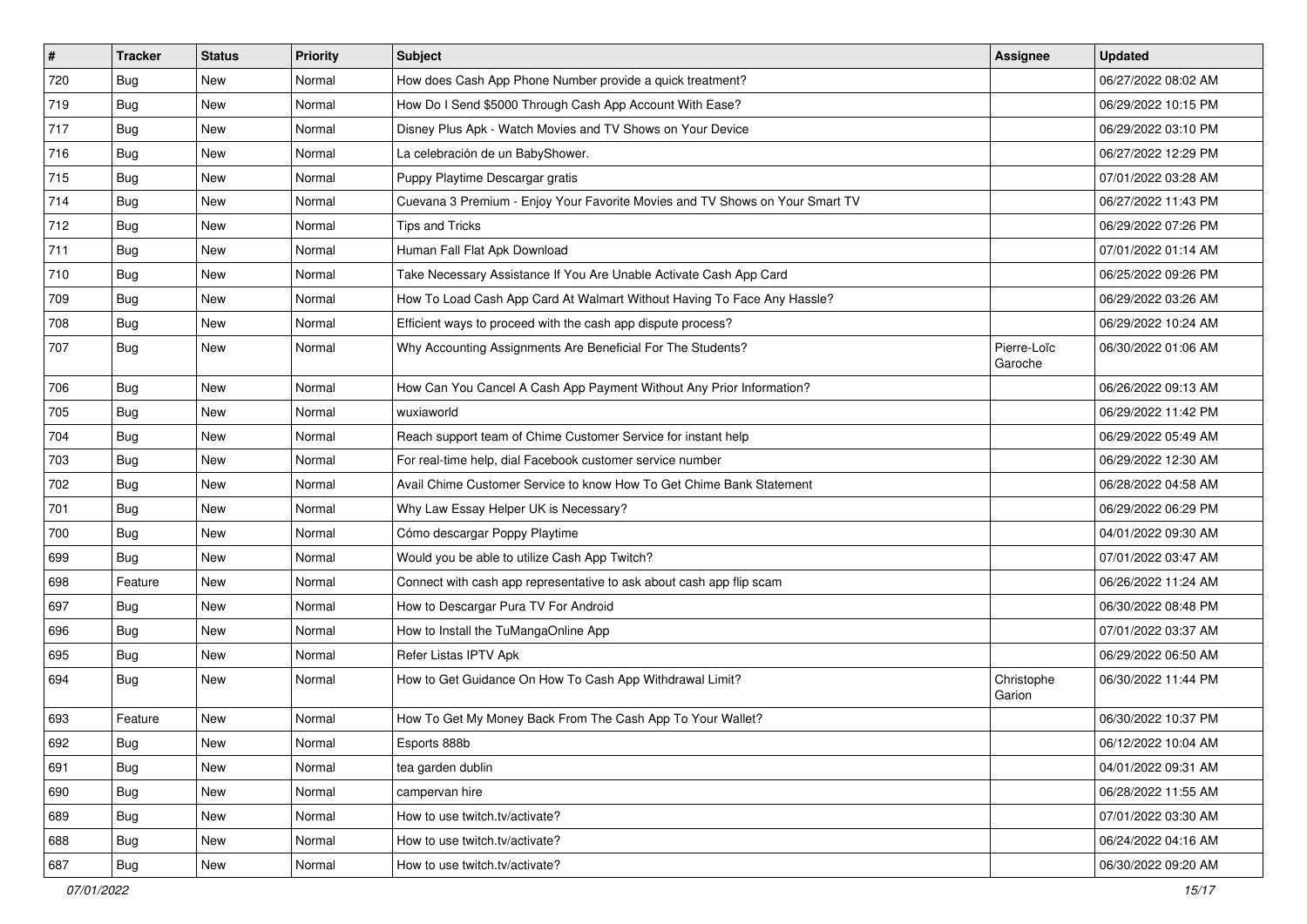| $\vert$ # | <b>Tracker</b> | <b>Status</b> | <b>Priority</b> | <b>Subject</b>                                                        | <b>Assignee</b>        | <b>Updated</b>      |
|-----------|----------------|---------------|-----------------|-----------------------------------------------------------------------|------------------------|---------------------|
| 686       | <b>Bug</b>     | New           | Normal          | Welcome To The Most Demandable Mahipalpur Escorts Agency              |                        | 06/27/2022 03:45 PM |
| 684       | <b>Bug</b>     | New           | Normal          | Difference between paper map and online map                           |                        | 06/30/2022 09:41 PM |
| 683       | Feature        | New           | Normal          | Game creation                                                         |                        | 07/01/2022 02:36 AM |
| 682       | <b>Bug</b>     | New           | Normal          | Does Facebook customer service live chat allow to speak with someone? |                        | 06/29/2022 09:56 AM |
| 680       | Feature        | New           | Normal          | Word Jewels 2                                                         |                        | 06/30/2022 02:32 PM |
| 679       | <b>Bug</b>     | New           | Normal          | Word Finder helps you to play word games better                       |                        | 04/01/2022 09:34 AM |
| 678       | <b>Bug</b>     | New           | Normal          | How to be a winner in buidnow gg                                      |                        | 06/29/2022 06:31 PM |
| 677       | <b>Bug</b>     | New           | Normal          | Logo Design Services Near Me                                          |                        | 06/29/2022 11:58 AM |
| 676       | Bug            | New           | Normal          | Does Facebook customer service live chat allow to speak with someone? |                        | 04/01/2022 09:39 AM |
| 675       | Bug            | New           | Normal          | What Are Smart Tactics To Fix Cash App Transfer Failed Hurdles?       |                        | 06/27/2022 09:51 AM |
| 674       | Bug            | New           | Normal          | The best game in 2021                                                 | Pierre-Loïc<br>Garoche | 06/30/2022 03:13 AM |
| 673       | Bug            | New           | Normal          | Learn the basics of pixel art - Clear grid                            |                        | 06/29/2022 09:44 AM |
| 672       | Bug            | New           | Normal          | The easiest way to delete ringtones on iPhone                         |                        | 07/01/2022 01:31 AM |
| 671       | <b>Bug</b>     | New           | Normal          | Hot games                                                             | Pierre-Loïc<br>Garoche | 06/29/2022 12:40 AM |
| 670       | <b>Bug</b>     | New           | Normal          | JTWhatsApp Apk - The New and Improved WhatsApp                        |                        | 06/28/2022 12:32 PM |
| 669       | Feature        | New           | Normal          | Nursing Assignment Help                                               |                        | 07/01/2022 03:56 AM |
| 668       | <b>Bug</b>     | New           | Normal          | Get to know Cash App Refund Process here                              |                        | 06/29/2022 07:21 AM |
| 667       | <b>Bug</b>     | New           | Normal          | What Is a Ringtone?                                                   |                        | 06/29/2022 12:34 AM |
| 666       | Bug            | New           | Normal          | 470+ pages à colorier de Noël                                         |                        | 06/30/2022 02:42 PM |
| 665       | Feature        | New           | Normal          | Look for a dedicated help with finance assignment                     |                        | 06/27/2022 11:10 PM |
| 664       | <b>Bug</b>     | New           | Normal          | Tea TV Apk Download - The Best Way to Watch Movies Offline            |                        | 06/29/2022 11:00 PM |
| 663       | Bug            | New           | Normal          | Know how the Cash app twitches words in a detailed way.               | Pierre-Loïc<br>Garoche | 06/28/2022 07:08 PM |
| 662       | Bug            | New           | Normal          | Oreo TV Download - The Easiest Way to Watch Live TV                   |                        | 06/29/2022 08:19 PM |
| 661       | <b>Bug</b>     | New           | Normal          | Turbo VPN MOD APK Download                                            |                        | 06/29/2022 11:57 AM |
| 660       | <b>Bug</b>     | New           | Normal          | Anchovies Nutrition Facts And Health Benefits                         |                        | 04/01/2022 09:40 AM |
| 659       | Bug            | New           | Normal          | Olive Oil Properties And Health Benefits                              |                        | 06/29/2022 11:15 AM |
| 658       | Bug            | New           | Normal          | Watermelon Nutrition Facts And Health Benefits                        |                        | 06/29/2022 06:46 PM |
| 657       | <b>Bug</b>     | New           | Normal          | <b>Coconut Nutrition Facts And Health Benefits</b>                    |                        | 06/29/2022 05:05 PM |
| 656       | Bug            | New           | Normal          | Kiwi Nutrition Facts And Health Benefits                              |                        | 07/01/2022 01:41 AM |
| 655       | Bug            | New           | Normal          | <b>Eggplant Health Benefits</b>                                       |                        | 06/29/2022 08:18 AM |
| 654       | Feature        | New           | Normal          | Peach Health Benefits                                                 |                        | 06/30/2022 02:43 PM |